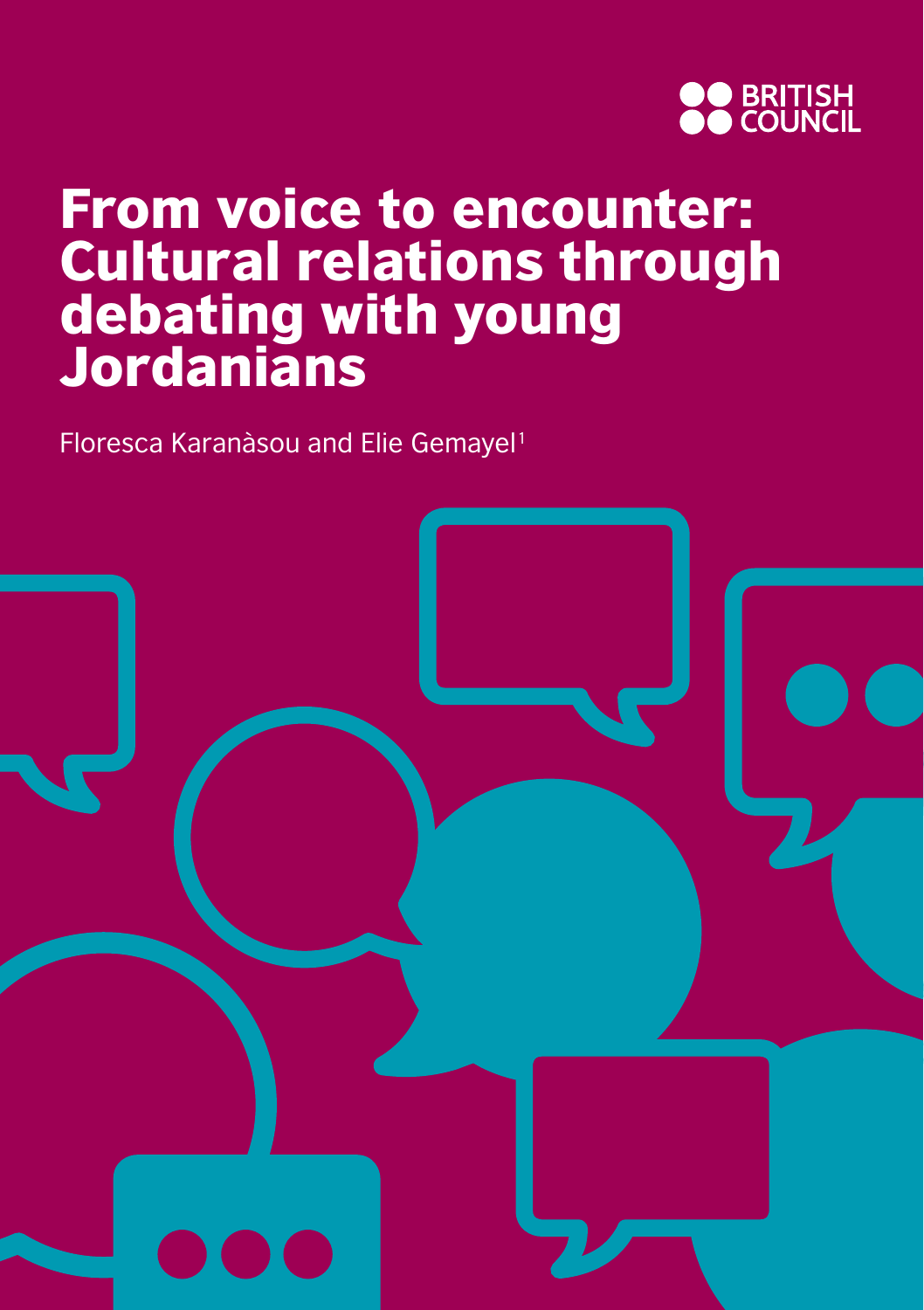### **Acknowledgements**

**Authors and editors:**

**Authors:** Floresca Karanàsou and Elie Gemayel

**Series editor:** JP Singh

**Contributing editor:** Jo Beall

**Copy editor:** Rodney Bolt

**Reviewers:**

May Abuhamdia

Alison Baily

Alasdair Donaldson

Elie Gemayel

James Perkins

Miranda Williamson

Reece Waldron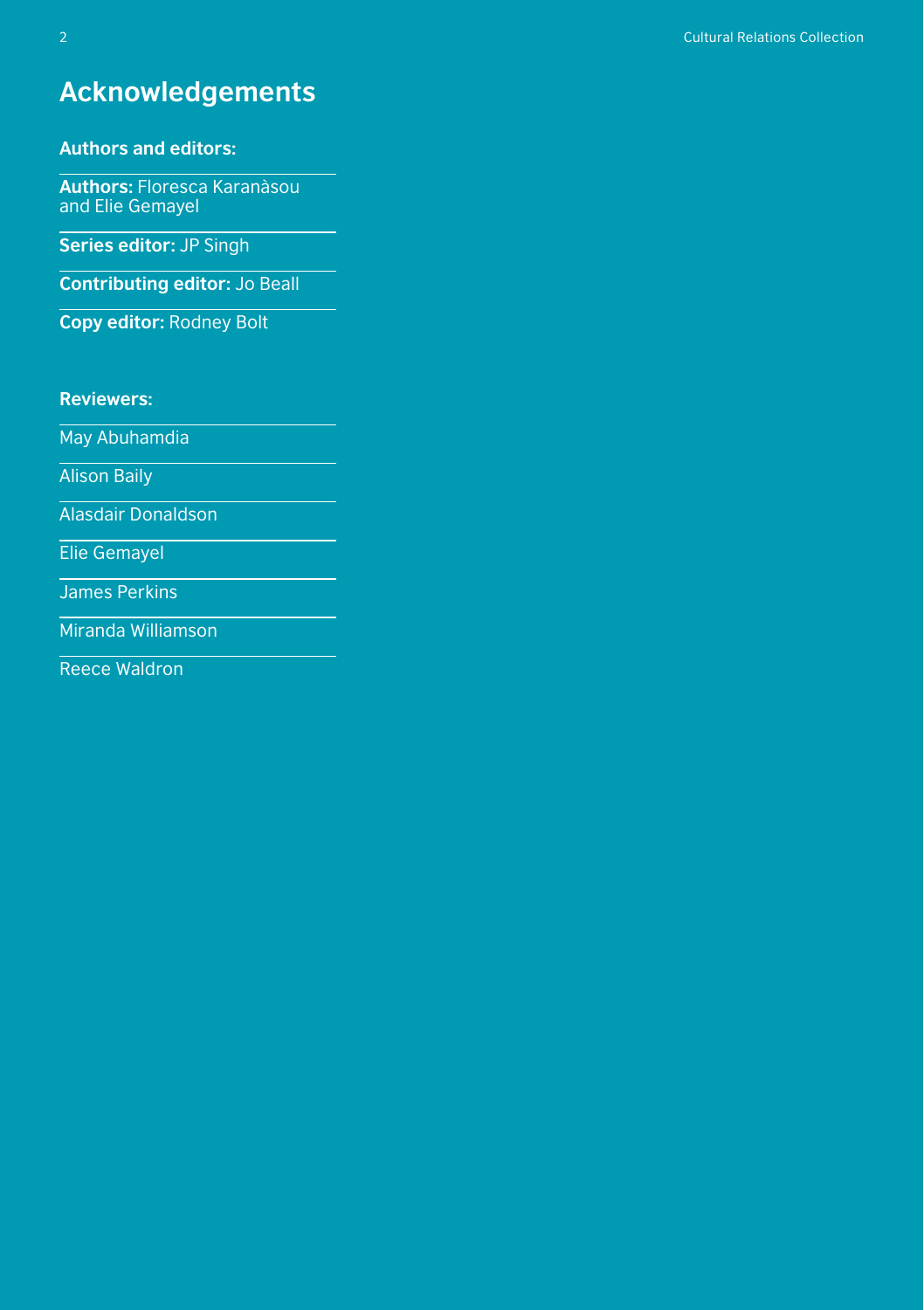### **The authors**

#### **Floresca Karanàsou**

Floresca Karanàsou is Principal Consultant for INTRAC. She has worked for more than 27 years with civil society organisations in the Middle East. Her professional experience spans the fields of human rights, advocacy, peace and justice, and international development as well as academic research.

She has managed programmes for Christian Aid, Quaker Peace and Social Witness and the American Friends Service Committee, and she has also worked for the University of Edinburgh. She has a DPhil in Oriental Studies from the University of Oxford. Since the mid-1980s, she has also lived, studied, researched or worked in Tunisia, Egypt and Jordan.

#### **Elie Gemayel**

Elie Gemayel is the Regional Programme Manager for Young Mediterranean Voices at the British Council.

With more than ten years of project management experience of large-scale programmes, Elie has developed a network of state and non-state actors, building close professional relationships and mutual trust.

Elie has an expertise in programming that aims to support the fields of citizenship, gender equality, women's participation, human and disability rights, and conflict resolution, through a do-no-harm approach.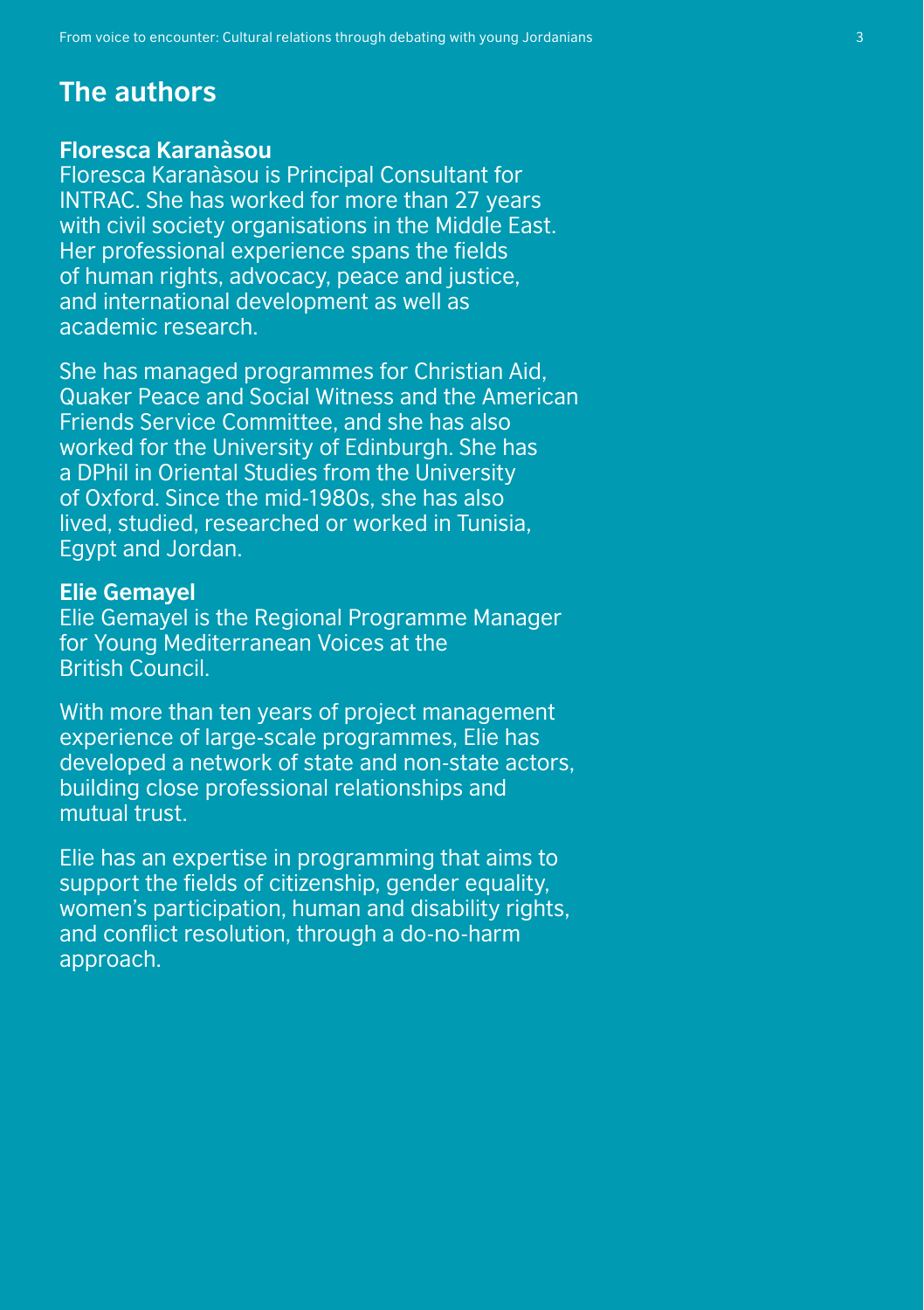#### **The series editor**

JP Singh is Professor of International Commerce and Policy at the Schar School of Policy and Government, George Mason University, and Richard von Weizsacker Fellow with the Robert Bosch Academy, Berlin. He specialises in culture and political economy. Singh has authored or edited ten books, and published over 100 scholarly articles. He has worked with international organisations such as UNESCO, the World Bank and the World Trade Organization.

### **The British Council**

The British Council builds connections, understanding and trust between people in the UK and other countries through arts and culture, education and the English language.

We help young people to gain the skills, confidence and connections they are looking for to realise their potential and to participate in strong and inclusive communities. We support them to learn English, to get a high-quality education and to gain internationally recognised qualifications. Our work in arts and culture stimulates creative expression and exchange and nurtures creative enterprise.

www.britishcouncil.org/research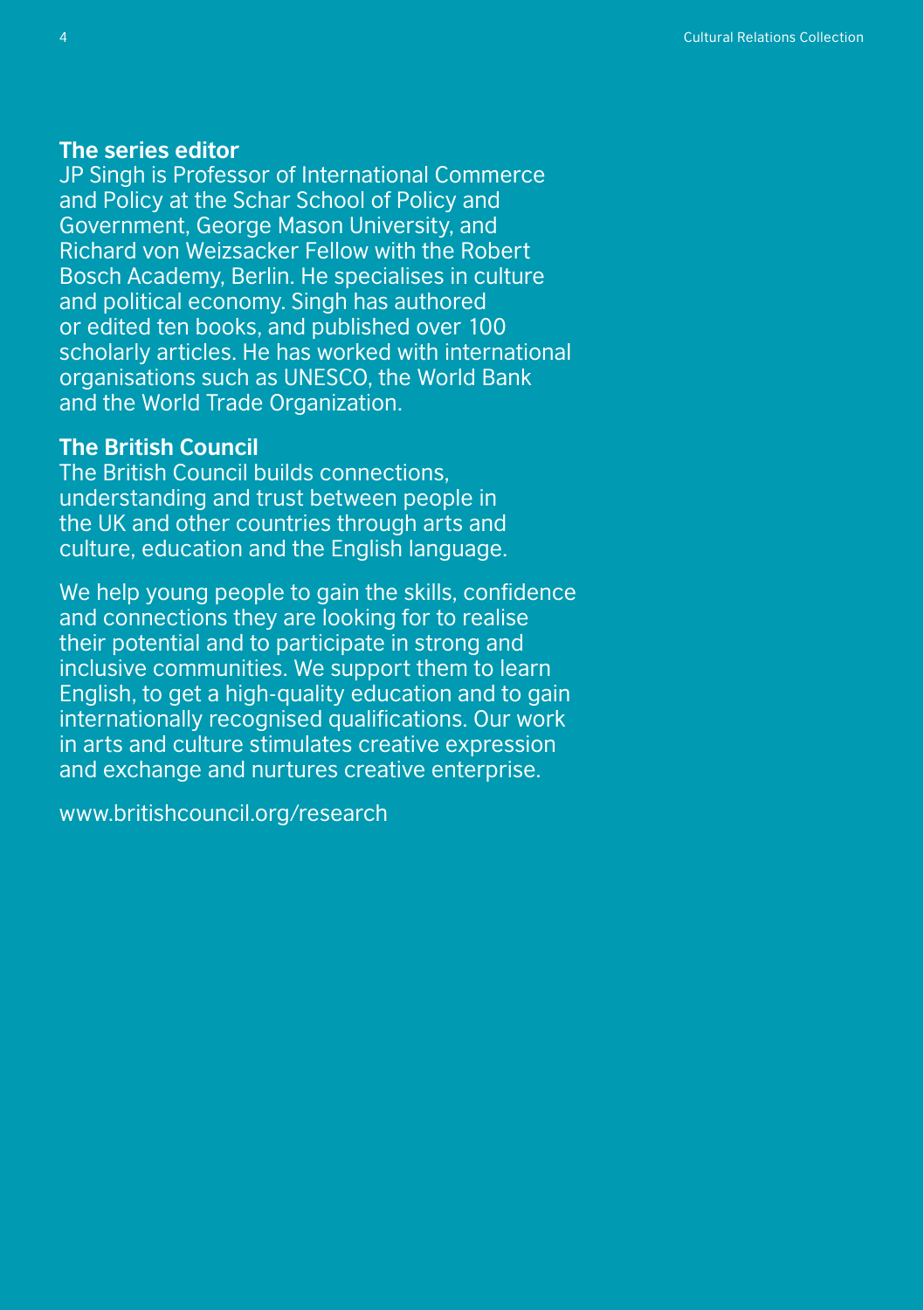### **Foreword**

I am delighted at the release and publication of the first contributions to what I hope will be an important collection on cultural relations and the mission of the British Council. Not always easy to describe and at times even more difficult to measure, when you see cultural relations in action you know what it is about: working over the long term with individuals, communities and institutions in a spirit of mutuality.

Our mission is not only about what we do but also how we engage. This is what distinguishes a cultural relations approach from other forms of public or cultural diplomacy. It is about activities and opportunities, but it is also about how relationships are formed and nourished. And in our case as the British Council it happens in over 100 countries, working with the English language and through cultural engagement in the arts, education and skills.

This collection provides an overview and analysis of diverse examples of this distinctive cultural relations approach and how it is used to further the British Council's charitable objects, and how the approach benefits both the UK and the people with whom we work. The ways of working apply whether convening the global leaders of international higher education, or building partnerships with civil society organisations or artists within a single country. The cultural relations thread also applies across the British Council's largest programmes, including those such as English language teaching which deliver income.

Over the past decade the British Council has been consolidating its activities in order to increase the commonality across different countries and regions. Yet a cultural relations approach will always necessitate some variety, because mutuality involves degrees of exchange, co-production and adaptation to local needs. An example in this collection shows how in 2016 within Shakespeare Lives, a global programme celebrating the 400th anniversary of Shakespeare's death, and operating to consistent global production values, a small, country-based arts investment in Nigeria saw the production and touring of a locally relevant Shakespeare play performed in Nigerian Pidgin.

The collection also reflects on the long view and includes two contributions which draw on historical investigation to understand the British Council's role over many decades in Myanmar (Burma) and the Soviet Union/Russia, drawing on deep scholarship of post-colonialism and the Cold War respectively. It is to be applauded that the editors and authors allow such critical reflection, avoiding the risk of self-congratulation and enabling organisational learning and growth.

Reading these contributions together as a collection reminds me that while all these different areas constitute cultural relations in their own right, together they add up to more than the sum of their parts. Hard work in one area leads to networks and builds the trust that enables the British Council to undertake activities in different areas and with diverse kinds of partners.

It is not always easy to quantify cultural relations or the impact of an individual institution like the British Council over the arc of time and geography. Today, great effort is put into evaluating both the programmatic and organisational impact of our work. Yet the methodologies to assess the effects of multiple decades of engagement are still developing. Friends made, understanding gained and trust increased are things we know to be important. Proving their worth is harder.

Historical investigation helps, but in the end, as Martin Rose says of cultural relations in his essay in this collection: 'It has been said of diplomacy that its success can be measured by wars not fought … The same might be said of the British Council, though it operates at a more human level with individuals and communities rather than nations.' Seen in this way, cultural relations is as much about the absence of negatives as the presence of positives. Cultural relations delivers the calm, reflective response as well as the bustling, creative one. This collection, authored by both well-known scholars and authoritative practitioners, shows both. And it does so in a way that I hope you find to be accessible, enlightening and compelling. I commend it to you with enthusiasm.

#### **Sir Ciarán Devane**

Chief Executive, *British Council*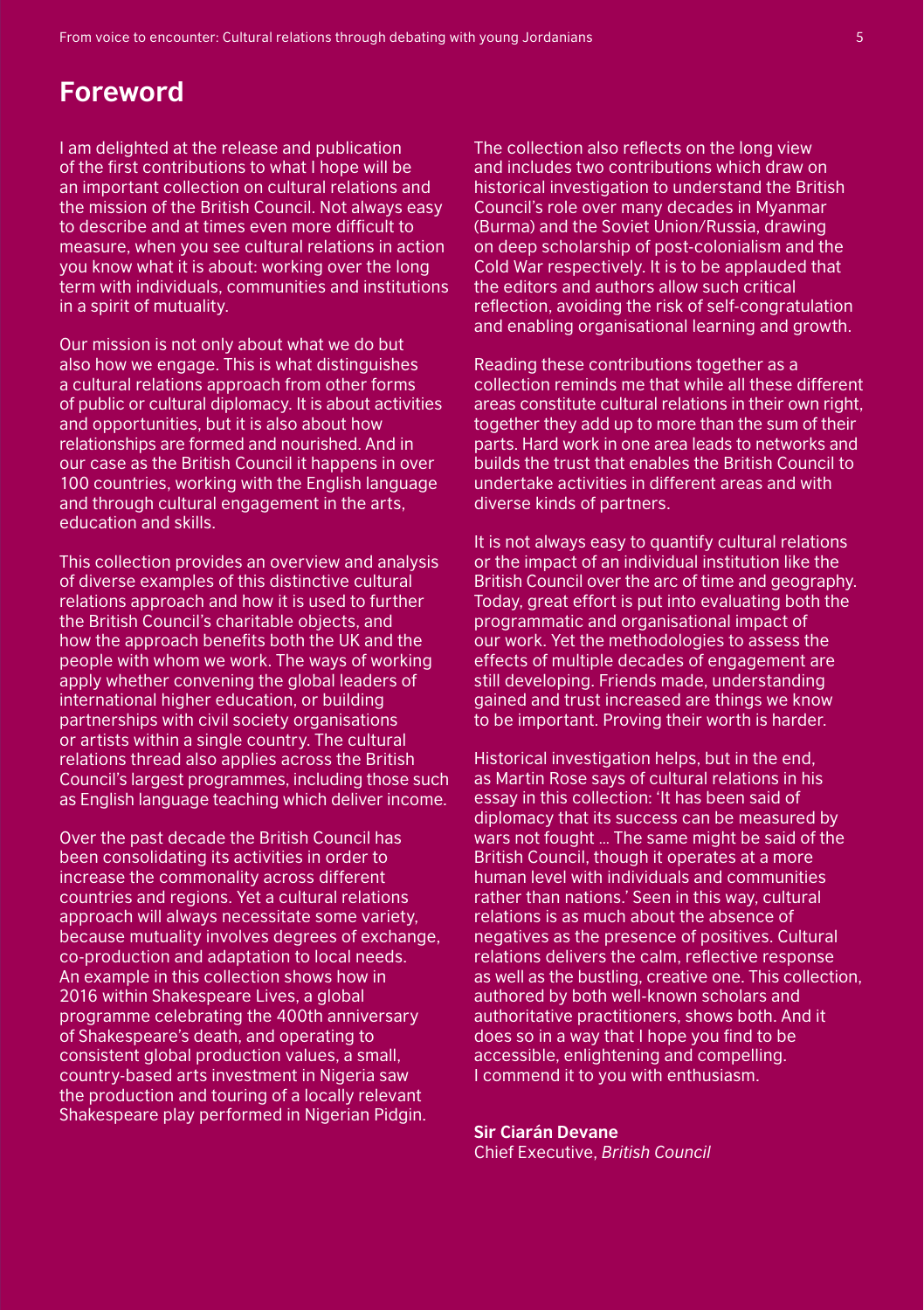### **Preface to the Cultural Relations Collection**

The British Council is often viewed as an organisation that 'does', and it does a great deal, but it is also a 'thinking' and learning organisation and in recent years has begun to increase its investment in commissioning, using and sometimes undertaking research. It does so for three key reasons.

As an organisation that provides thought leadership in cultural relations it is important that the British Council contributes to, demonstrates and shares a thorough understanding of cultural relations, and of how this approach contributes to the United Kingdom's attraction and trusted connections in international relations. It does this, for example, through regular studies on the influence and measurement of soft power that track perceptions of the UK, particularly among young people across the world.

Second, we commission and undertake research as trusted expert practitioners in the thematic areas in which we work: in the arts, international education, English language teaching and assessment, and activities undertaken largely with young people in communities and civil society organisations, such as through the Active Citizens Programme. In each of these areas we convene informed debates based on the provision, sharing or curating of new knowledge, in many cases disseminated in well-regarded publications and series.

A third reason is to increase the evidence and understanding for ourselves and others of what works to generate cultural relations impact and why. We seek to demonstrate engagement of the highest standard to supporters and partners, while also building our capacity as an organisation to benefit from using research and evidence, both our own and work by others', in order to make strategic decisions, engage global stakeholders, and exchange knowledge. Together, each of these research areas contributes useful new knowledge to further our charitable purpose through generating new insights and understanding in areas relevant to our work, in turn enhancing our ability to influence policy or to impact debates.

This cultural relations collection arose out of an early initiative when the British Council first established the small research team that would become part of the new global function led from the Research and Policy Insight Directorate. In commissioning a series of in-house and external studies it had three key aims. The first was to clarify our understanding of cultural relations as an encompassing venture that permeated all our work, whether specific to a sector or not and whether income generating or not. Here the contributions on English language and on assessment are particularly illustrative. The second aim was to provide an opportunity to country offices and regional teams, through a competitive bidding process, to commission research on initiatives that were able to illustrate a cultural relations approach in action at a local level. The fascinating contribution on Shakespeare in Nigerian Pidgin stems from this call. A third aim was to grapple with the challenges of understanding and demonstrating impact when reviewing the British Council's work in an area of activity or in a country over a long period of time. The contributions on science diplomacy and on Myanmar fit here and demonstrate the richness of reviewing cultural relations over time, alongside the challenges of making assessments across the long arc of history.

This cultural relations collection has provided an opportunity to show the work of the British Council in its rich diversity, linked by this common thread and demonstrating that as with the best partnerships, mutuality in approach often produces things that are not what were originally designed, which are often better as a result and that sometimes grow in ways over which no individual or organisation has control.

#### **Dan Shah**

Director Research and Policy Insight, *British Council*

1 Dr Floresca Karanàsou is Principal Consultant for the Middle East and North Africa for INTRAC and was author of the original evaluation report on Young Arab Voices. Elie Gemayel is the Regional Programme Manager for Young Mediterranean Voices at the British Council.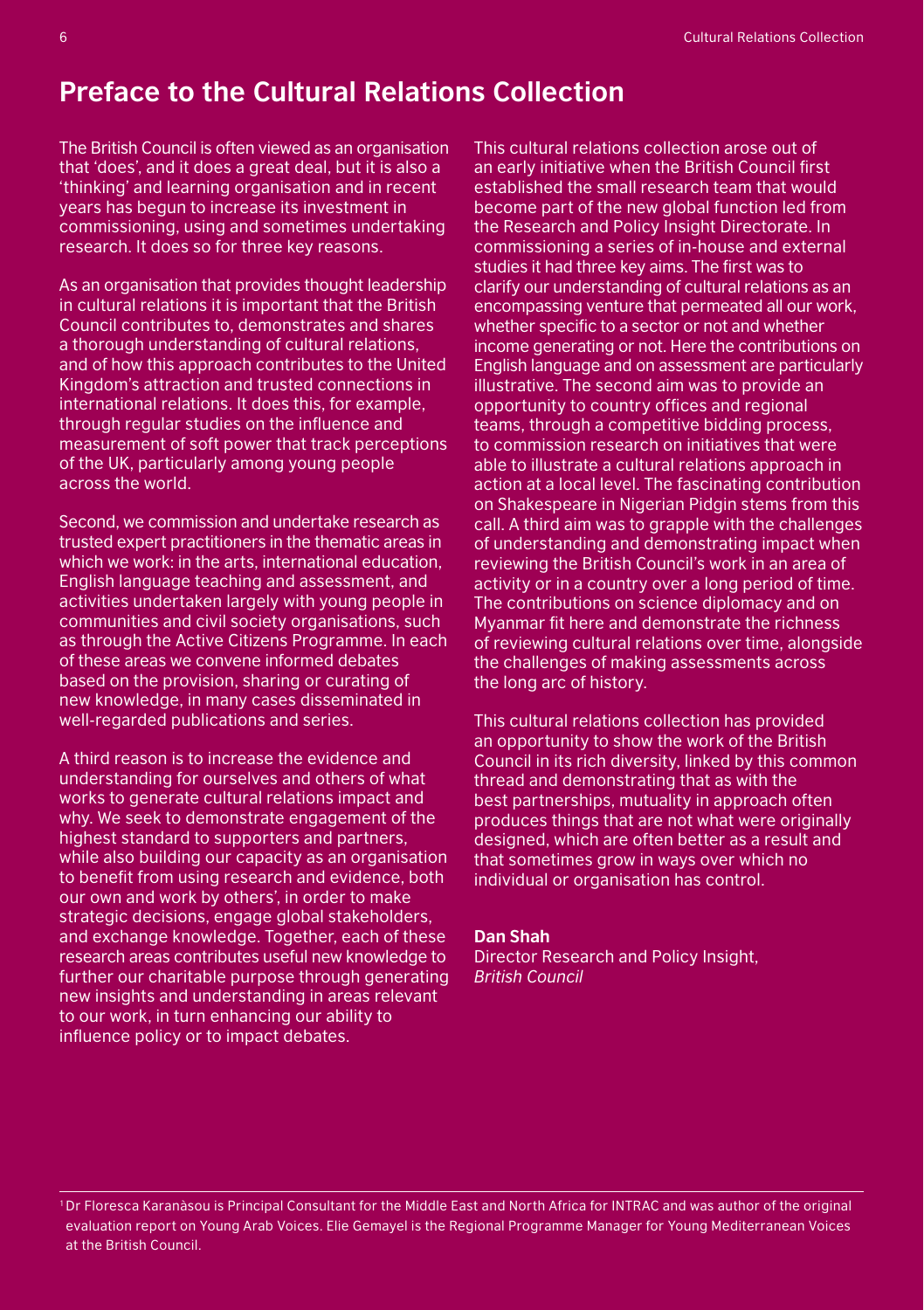### **Editor's note**

Young Arab Voices (YAV) was a debating programme initiated in the Middle East and North Africa (MFNA) region, in the wake of the Arab Spring in 2011. It was a joint initiative of the British Council and the Anna Lindh Foundation, funded by the British government's Arab Partnership Fund. The programme had both a domestic and a regional profile in Morocco, Algeria, Tunisia, Egypt, Lebanon, Palestine and Jordan, the focus of this contribution. YAV was informed by the view that a soft-skills focus helps 'foster a culture of dialogue, enhances critical thinking, increases resilience to radicalization, and even strengthens effective social and political engagement' (Knox & Donaldson, 2016).

An evaluation, commissioned by the Foreign and Commonwealth Office towards the end of the YAV programme, examined how debate and intercultural interactions changed the way young people thought about other cultures and people from different backgrounds. This evaluation concluded that YAV – among a number of youth programmes at the time – was one of the most successful examples of a skills transfer and training initiative (Spencer & Aldouri, 2016).

A focus on debate was considered particularly relevant given the context in 2011: the rise of extremism, the influx of refugees alongside unemployment, a lack of freedom of expression, and poor education, all of which served to threaten security and stability in the region (Aldouri, 2016). Debating encourages skills in argumentation, communication and understanding, while the debating process can also entail addressing difficult issues – as was t he case with YAV. The debating format allowed controversial and conflictual positions to come to the fore, and participants and audience members were steered in the direction of understanding and problem-solving. YAV was a real success, although there were lessons to be derived. The strong platform it provided, as well as the learnings, informed a larger and more ambitious successor programme, Young Mediterranean Voices (YMV), largely funded by the European Union and co-ordinated by the Anna Lindh Foundation.

Debating, one of the oldest democratic traditions in the world, involves deliberation in the public sphere and entails the exercise of public reason, usually among equals (Habermas, 1990). Problem-solving occurs through the debating format when opposing arguments and public reasoning lead to new perspectives or novel solutions. Deliberation is widely posited as a central pillar of democratic reasoning, and the habits of public reasoning and problem-solving were aptly displayed throughout YAV and form the basis of YMV.

This contribution to the cultural relations collection focuses on the impact of YAV in Jordan. It draws on responses to YAV derived from selected participants and those the programme touched, interviewed through processes of evaluation and review. These interviews revealed both resonance and dissonance. Cultural resonances included recognition of the value of debate, but acute awareness of context (Lim, 2002, pp. 69–87). For example, although the debating format followed the British parliamentary structure, the execution included employing Arabic as the language of debate, while also reflecting Jordanian cultural practices in the debating format. Topics ensured a fit with the relative pluralism of Jordanian politics in the context of the Arab world historically. Dissonance came from the suspicions regarding any foreign entity operating in Jordan, and the history of colonialism, which continues to inform intercultural interactions.

This contribution shows how the YAV programme navigated intercultural adaptation and exchange, with participants being trained in a format that both fitted and challenged conventional cultural practices and, in the process, impressed and sometimes influenced the country's decision makers.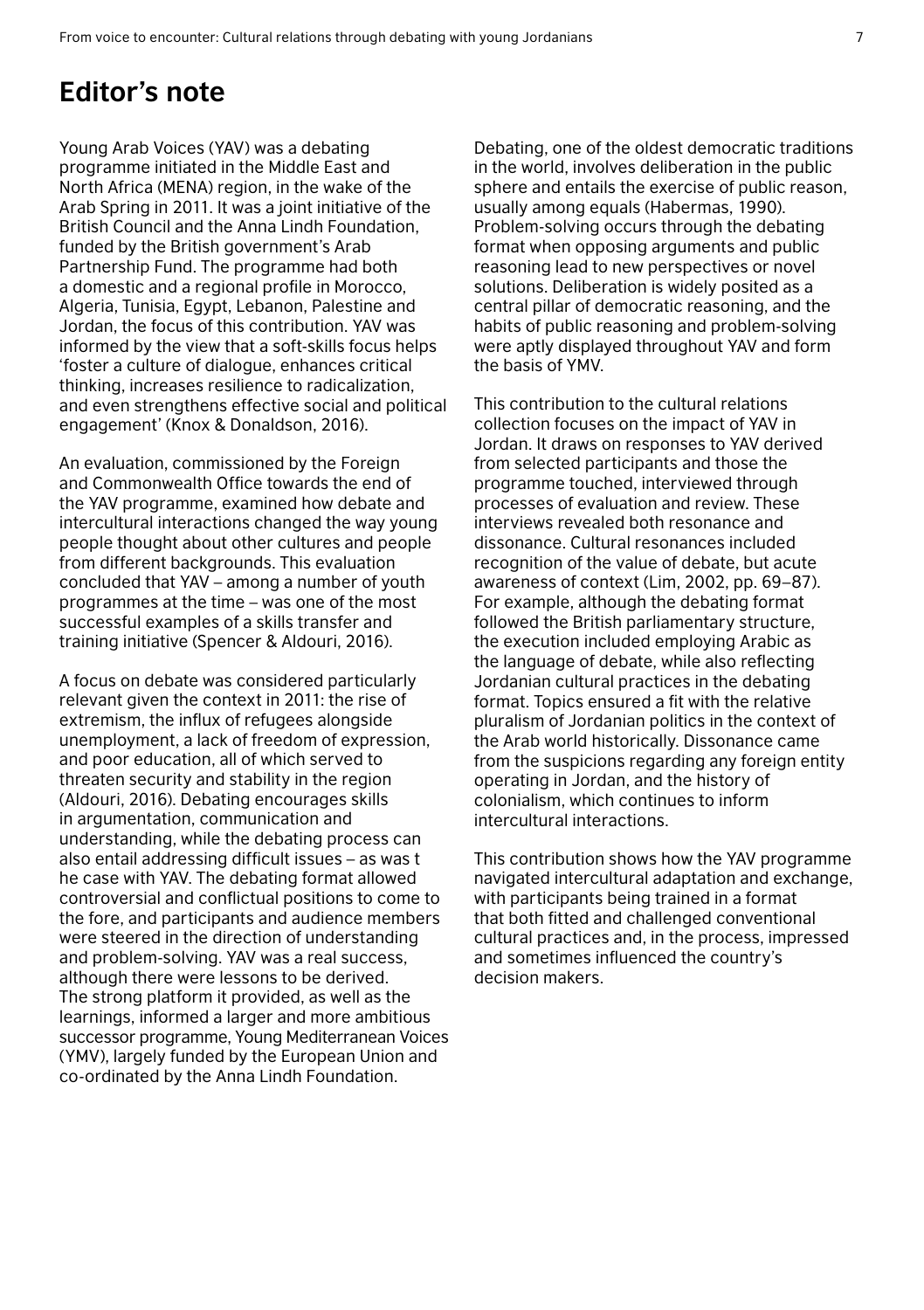# **Introduction**

This contribution to the British Council's cultural relations collection draws on two well-timed and constructively critical evaluations of Young Arab Voices (YAV), a programme of debate and dialogue that was initially conceived as a way of engaging young people in the wake of the Arab Spring or Arab Awakening of 2011. At the time, tensions ran high and the potential for protracted youth violence was feared across many countries in the Middle East and North African (MENA) region. There was also broad recognition that many young people in the region had to look forward to unemployment, limited opportunities and widespread apathy when the heady days of youth protest came to an end. YAV was a response to this and an attempt to engage young people through debate and dialogue as a way of enhancing their voice and fostering their engagement in constructive encounter.

One evaluation report was specifically focused on the work of YAV in Jordan. It was commissioned from the International NGO Training and Research Centre (INTRAC) by the British Council in Jordan and was conducted by Floresca Karanàsou, one of the co-authors of this essay (INTRAC, 2017). It followed an evaluation that reviewed YAV across the whole MENA region. The latter was conducted by Chatham House on behalf of the Foreign and Commonwealth Office (FCO) of the British government, one of the original and major funders of YAV through its Arab Partnership Fund.2 Both studies informed subsequent discussions on the future of YAV and related programmes in the region and, together with a number of other evaluations of internationally driven youthfocused interventions at the time, fed into the recasting of YAV into its successor programme, Young Mediterranean Voices (YMV). In what follows, the introduction and experience of YAV in Jordan is reviewed as well as the responses of young Jordanians to the programme. The last sections discuss the lessons learned from YAV and the design and roll-out of YMV.

<sup>2</sup>As mentioned by Diala Smadi, Programme Manager, British Council, Jordan, it was also funded by the Open Society, and other organisations contributed financial and further resources. These included the League of Arab States, the European Union, the Soliya-UN Alliance of Civilisation Media Fund, the International Debate and Education Association, BBC Arabic, and (in some countries) ministries of education and ministries of youth (3 April 2017).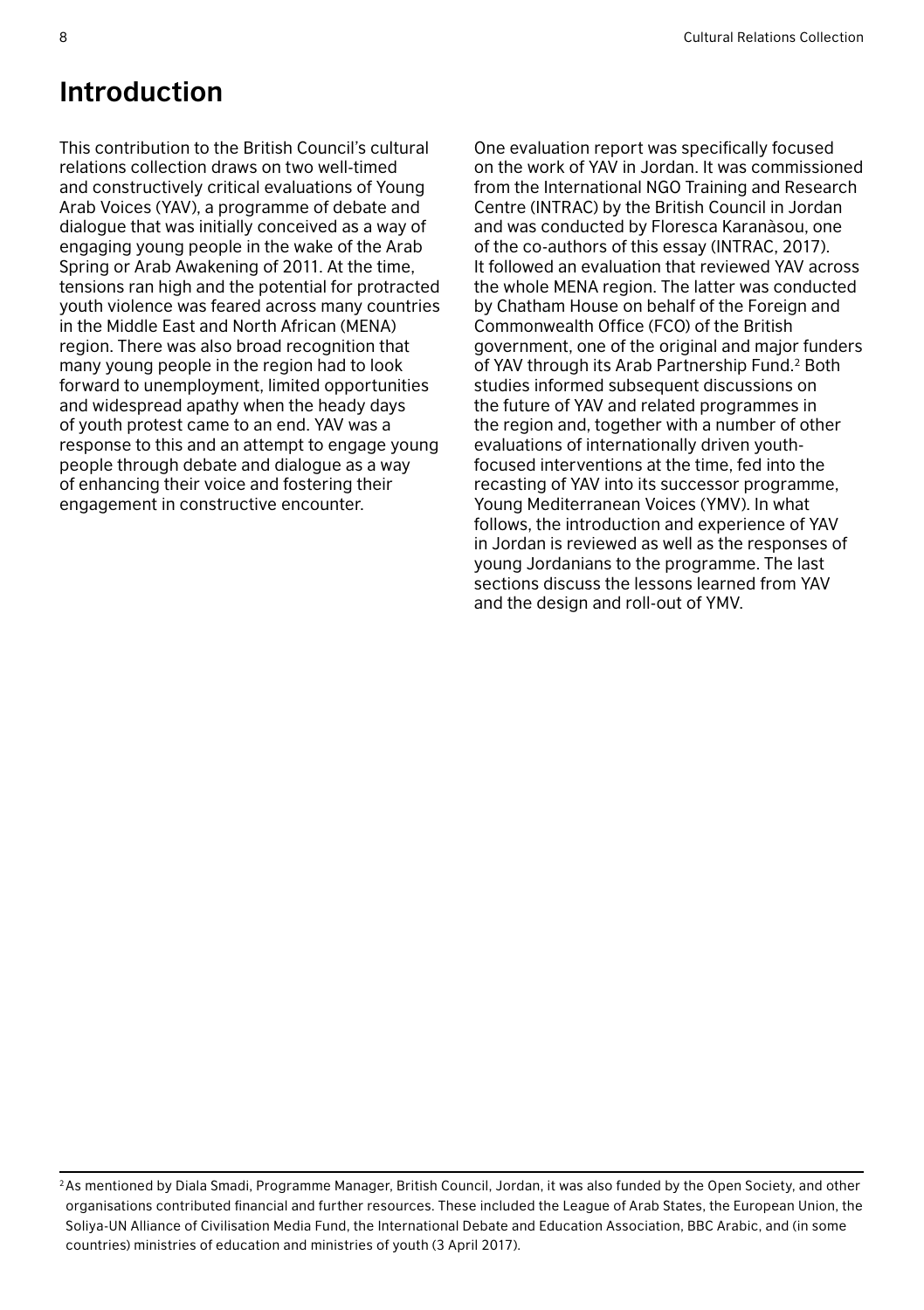### **Young Arab Voices**

Young Arab Voices was an intervention that used debating as a vehicle through which young people in selected countries of North Africa and the Levant could raise their voice, hone their debating skills and gain the confidence to make themselves heard. Working through partnerships with local non-governmental organisations (NGOs) and educational establishments (both universities and schools), YAV set up debating clubs and forums and provided them with a set of training tools for debate. There are many forms of debate and types of debating competition around the world. YAV was based on the UK's English-Speaking Union's (ESU) 'Mace', the oldest and largest debating competition for schools in England and one that has been widely adopted globally. Mace aims to hone students' debating skills in an enjoyable, competitive environment and, working in teams, for students to enhance their speech-writing, public speaking and critical thinking skills.

YAV was devised by the British Council, a cultural relations organisation, and the Anna Lindh Foundation, which was established to promote understanding through dialogue. It operated in Algeria, Egypt, Jordan, Libya, Morocco, and Tunisia, working with people aged between 18 and 28 years old (British Council, 2013). Its workplan comprised three elements: debating, capacity building, and mobility and exposure. This third component aimed to provide opportunities to attend events in other countries and provide exposure to existing well-established debating cultures: one of YAV's expressed outcomes was to promote 'regional and international collaboration', pursued through 'exposure, support, advocacy, events, conferences, meetings' (British Council, 2013). Between its inception in 2011 and 2015–16, YAV carried out more than 107 debates of varying sizes and upwards of 142 training sessions, which trained more than 3,740 young debaters (British Council & Anna Lindh Foundation, YoungArabVoices.org, p. 3). Its success is testified to by the fact that it was followed by a successor programme, YMV. However, lessons were also learned from this early initiative. In the following section we discuss the progress of YAV in relation to a single country, Jordan, where, between 2011 and 2015, the programme reached thousands of young people (British Council, Jordan, *YAV Jordan Highlights*).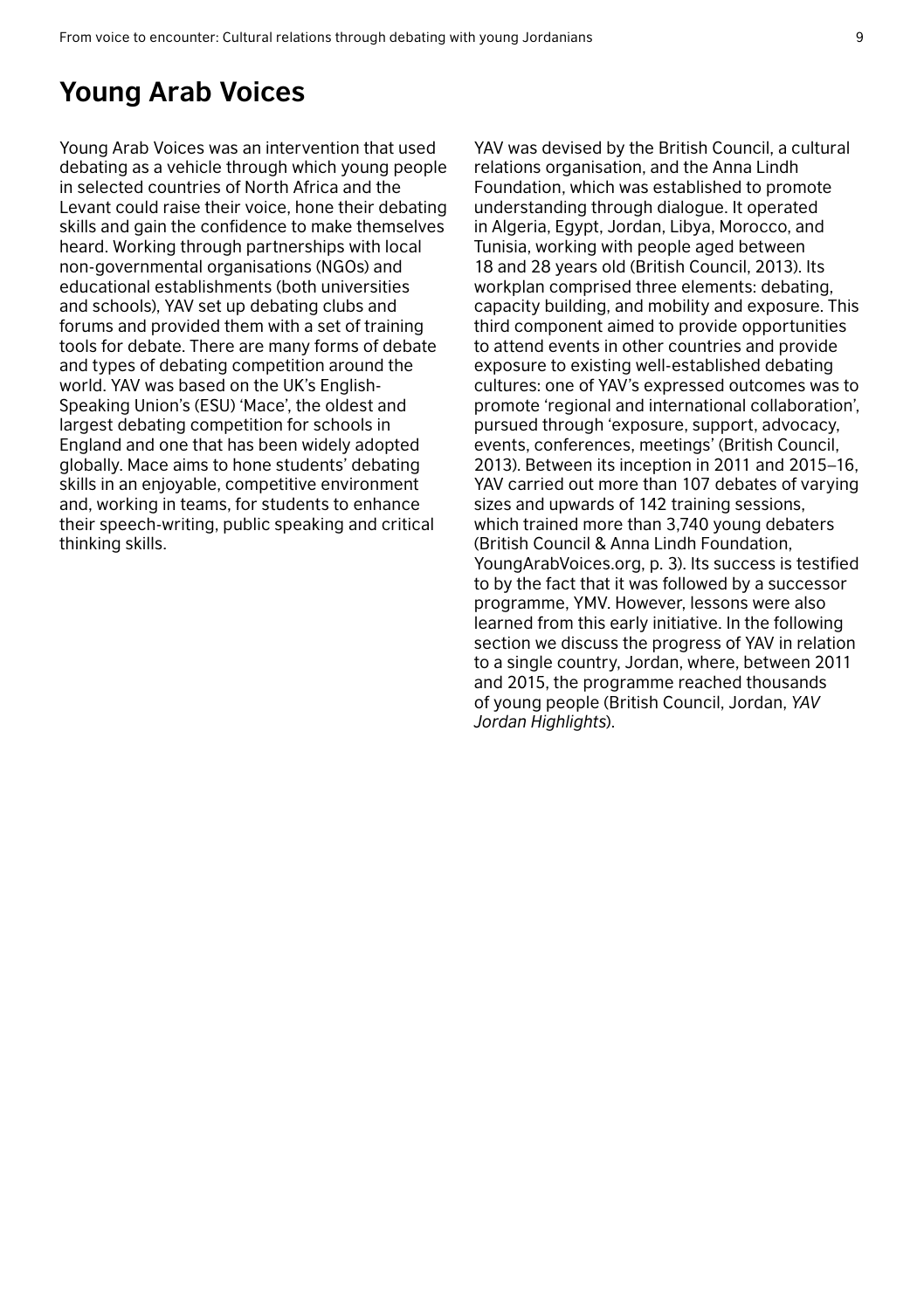### **Jordan: YAV and youth programmes**

Jordan is considered to be a relatively stable country in what is often a volatile region. Nevertheless, like other countries in MENA it was rattled by the events of the Arab Spring. Jordan is not alone in facing a youth bulge: 70 per cent of the population is under the age of 30, and 22 per cent of those young people are between 15 and 24 years old. Employment prospects are limited and political and economic power remain in the hands of the older generation. Across the region, establishment bodies were shaken by what was a predominantly youthful uprising and they cracked down. In Jordan, new laws restricting the publication and communication of news, and modifications to existing laws on political affiliation were put in place to enable the government to respond to arising stability/ security-threatening factors (Abu-Rish, 2017).<sup>3</sup> An earlier measure dating back to 2008 insisted any NGO must obtain approval from the government before receiving foreign funding, stating the source, amount and purpose of such funds (Carothers & Brechenmacher, p. 8). This had a significant impact on Jordanian civil society organisations (CSOs). It was in this broad context that YAV was conceived and began to operate. It is important to bear in mind, particularly when drawing comparisons with Young Mediterranean Voices that these reactions were time-bound and that the broad national context has relaxed considerably. Indeed, Jordan's Ministry for Youth is currently a partner in the successor programme, YMV. Additionally, the ambitious youth strategy issued recently by the ministry demonstrates the willingness to invest in young people's skills and future (Jordan Ministry of Youth, 2019).

YAV was just one of a number of internationally funded programmes targeting young people in the region at the time. Nor was YAV the only debating programme in the country. Although YAV broke new ground, its take up in 2011 and 2012 led other organisations to establish similar debating ventures. These included programmes falling under the aegis of the All Jordan Youth Commission of the King Abdullah Fund for Development and the Princess Basma Youth Resource Centre (JOHUD), which provided young trainees with debating skills as part of a variety of other training. The National Democratic Institute (NDI) also worked with debating but provided additional resources with a view to .<br>helping young people undertake advocacy, while the Friedrich-Ebert-Stiftung (FES) helped them establish their own social initiatives in their communities. While these comparator programmes put much emphasis on reaching youth across the whole country, they differed from YAV in that none offered opportunities for their participants to interact with non-Jordanians, a key feature of YAV. The United Nations Development Programme (UNDP) also developed a debating training manual based on the British Council's Mace debating format, and translated it into Arabic with examples drawn from the local context.

<sup>3</sup> In 2014, the 2006 Anti-Terrorism Law was amended to include acts of terrorism aimed at 'disturbing the public order', which was broadly interpreted as a crackdown on freedom of speech.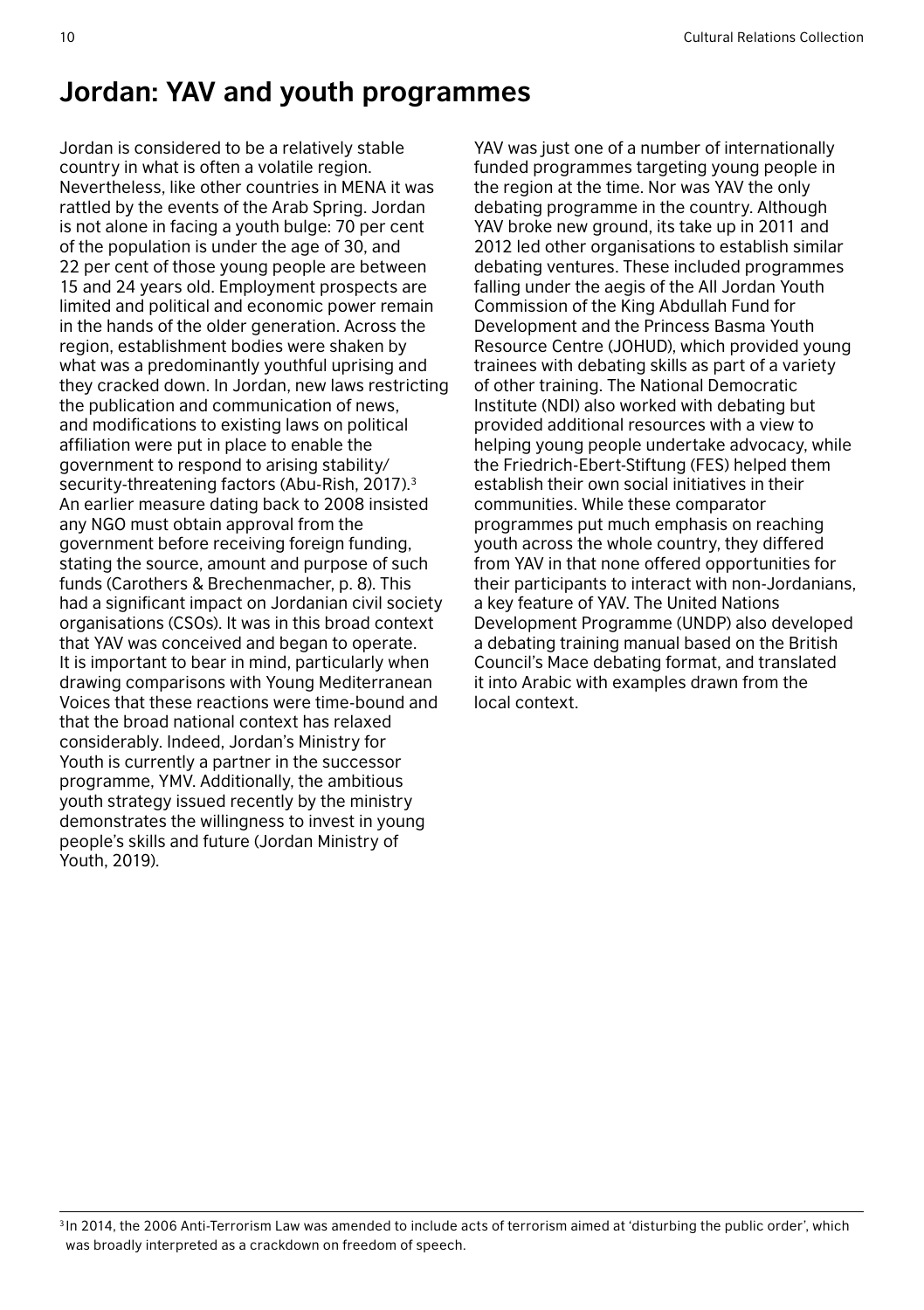Both internationally and in the national context, working with young people was becoming an increasingly popular and crowded field. The Jordanian government put together a coalition of Jordanian organisations to work on the implementation of the United Nations Security Council (UNSC) Resolution 2250 (UN, 2015). Focused on youth, peace and security, this resolution urged member states to increase the representation of young people in decision making at all levels. Furthermore, prior to the adoption of the UNSC resolution, under the sponsorship of the Jordanian Crown Prince, Jordan organised a Global Forum on Youth and Security, in August 2015. Together these activities and interventions reflected a more engaged and inclusive attitude towards young people in Jordan and this was something that facilitated the development of the more ambitious YMV.

The role of the British Council in Jordan was particularly important early on. Between 2006 and 2009, it had run a programme on public diplomacy through partnerships with NGOs, which among other things provided young people with an opportunity to develop their understanding of debating. This was followed by a further British Council project run in co-operation with the Jordanian Ministry of Education that developed debating in Jordanian schools. Over a period of six to eight months, the schools' programme trained teachers and conducted debates in 24 schools across Jordan, with the English-Speaking Union providing the trainers and training materials. The British Council analysis indicated that it was *older* young people rather than those of school-going age who would benefit most from opportunities to debate with each other. Moreover, it was thought that they would also be more likely to be heard by decision makers. As a result, the British Council decided to focus on debating partnerships with NGOs and universities, and the idea of a youth debating programme across the MENA region as a whole took shape.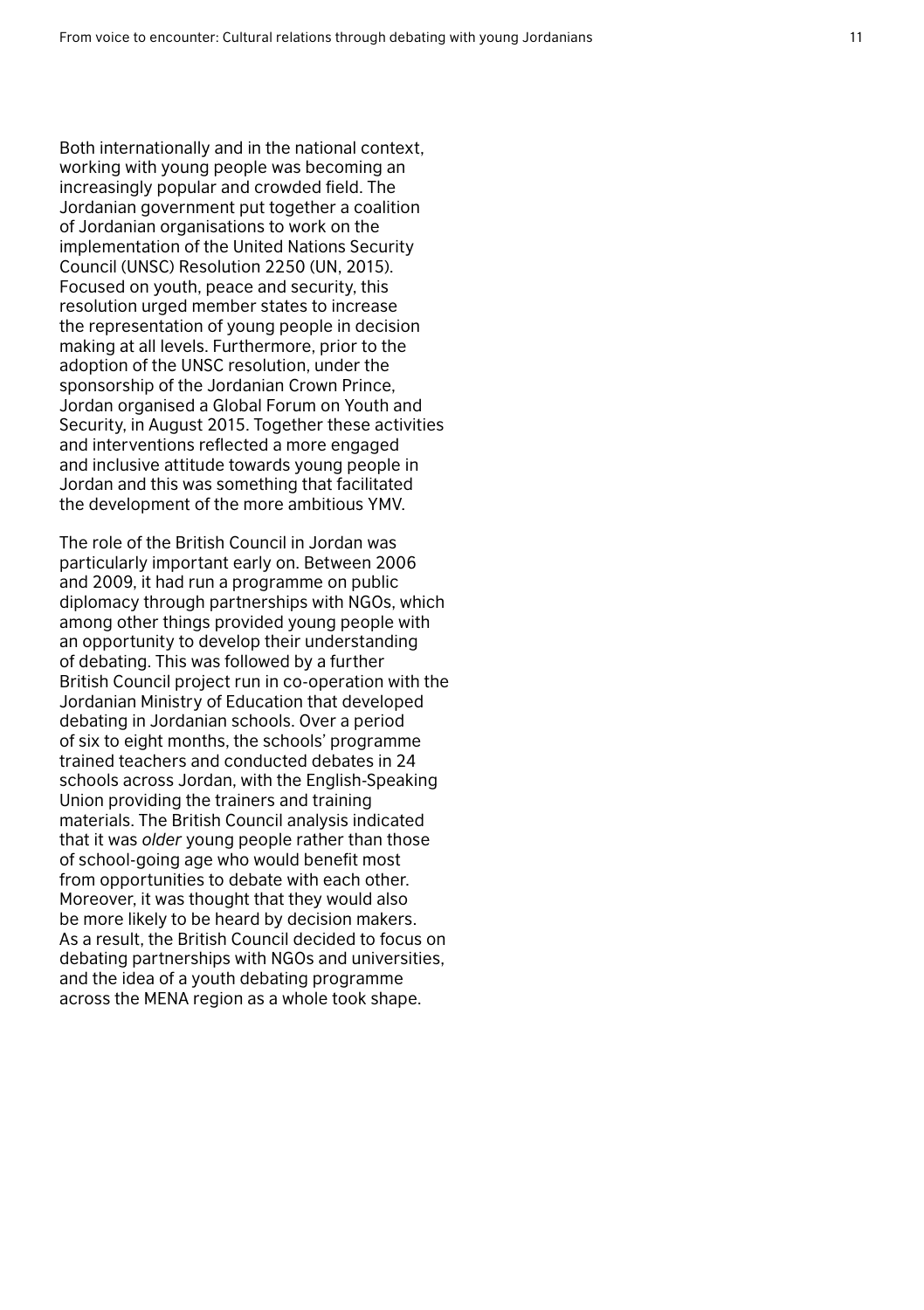### **Cultural relations and debate**

In its original format, YAV was developed in line with the United Kingdom's foreign policy priorities for the MENA region, and as is clear from the evaluation conducted by Chatham House, providing alternatives to youth radicalisation was one of the preoccupations. Yet, YAV was also a British Council programme and was conducted with the organisation's cultural relations approach squarely front of mind, alongside the Anna Lindh Foundation's focus on constructive dialogue. It is worth reflecting a moment on the role of debate and its compatibility with a cultural relations approach. Debating speaks to two major pillars of intercultural communication, namely cultural relations and cultural diffusion, each of which is briefly reviewed.

#### **Cultural relations**

Cultural relations lie at the core of the mission of the British Council. They are often seen as a key part of 'soft power': the ability to attract and co-opt, to shape the preferences of others through appeal and attraction rather than coercion (Nye, 1990, pp. 153–171). Rivera (2015, p. 11), defines cultural relations as 'the mutual exchange of culture between peoples to develop long-term relationships, trust and understanding for the purpose of generating genuine goodwill and influence abroad'. According to Rivera, the outcomes of cultural relations are 'greater connectivity, better mutual understanding, more and deeper relationships, mutually beneficial transactions and enhanced sustainable dialogue between states, peoples, non-state actors and cultures'. The practice of cultural relations has often been seen as elite-to-elite cultural contact. However, more recently it has come to be understood much more as people-to-people contact and engagement, often outside state control (Rivera, 2015, p. 7). The proponents of YAV were keen for it not to be seen as an elite project, and in Jordan a central tenet of YAV was to extend opportunities beyond elite enclaves in the urban centres and to make it available to young people across the country.

The role of British Council is significant in that it has a long-standing history of engagement in Jordan and is trusted both by government and elites as well as by the general public, including more marginalised groups. By offering training in debate, the intention was to continue in a vein of widening participation, and to promote opportunities in debate and for ongoing dialogue and engagement on the part of a broad range of young Jordanians.

#### **Cultural diffusion**

There are many forms of debate, some specific to particular cultures and countries. As such, debate brings with it cultural predilections and influences that in turn can lead to changes in people's perceptions, whether participants or audiences. According to Spencer-Oatey (2012, p. 13), an innovation such as the introduction of a debating culture is said to be most likely to be diffused into a recipient culture if:

- 1. it is seen to be superior to what already exists
- 2. it is consistent with existing cultural patterns
- 3. it is easily understood
- 4. it is able to be tested on an experimental basis
- 5. its benefits are clearly visible to a relatively large number of people.

So, while the British Council and the Anna Lindh Foundation were both committed to working in the spirit and practice of reciprocity and mutuality, the values of the organisations necessarily place a normative value on reasoned argument and dialogue. As such, the promotion of debate is not neutral. It was with this in mind that the evaluation by INTRAC, commissioned by the British Council, sought to understand how the YAV debating programme was received and interpreted by young Jordanians themselves.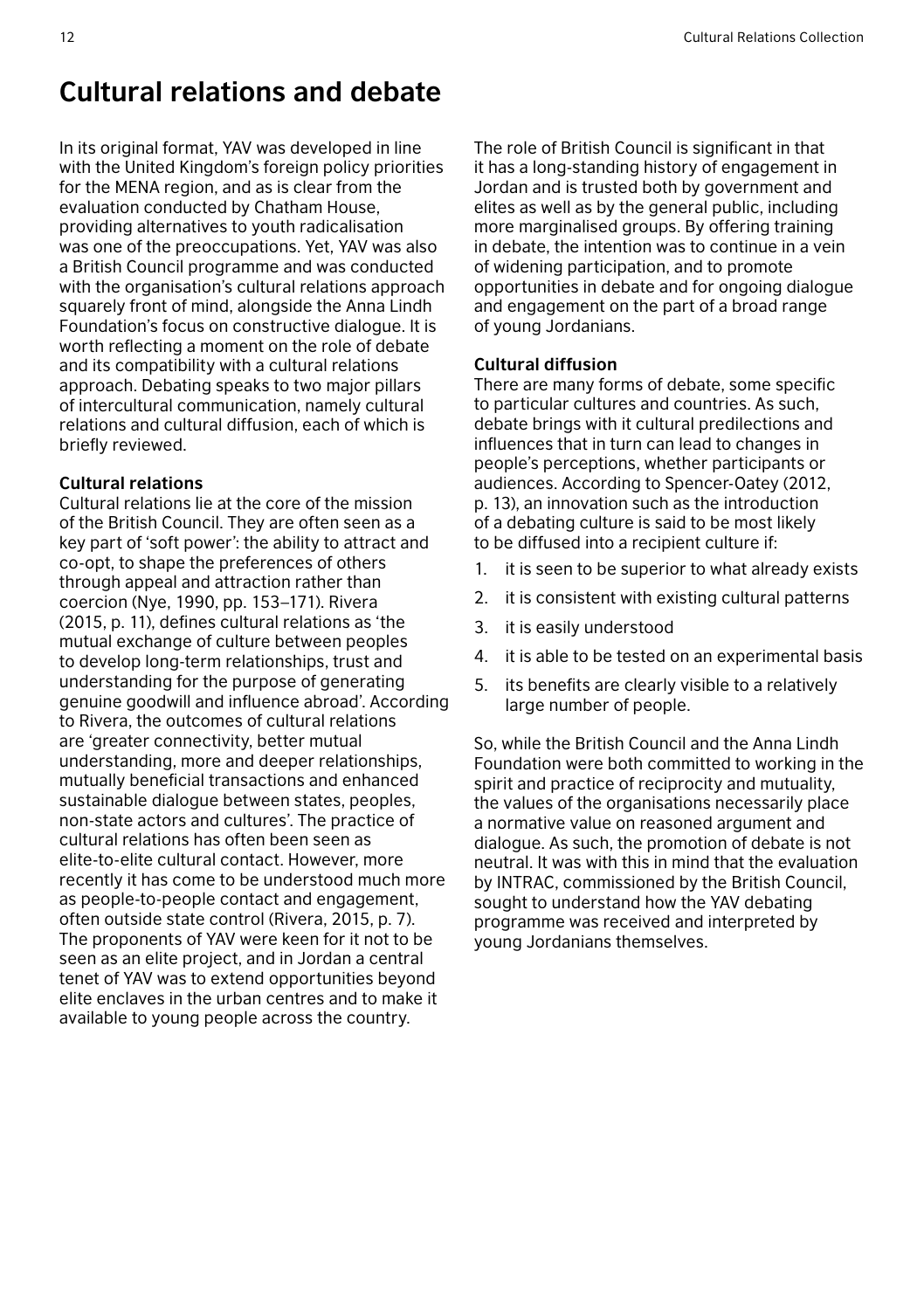The fact that YAV was funded in part by the FCO meant YAV was perceived not simply as a vehicle for cultural diffusion but also as serving British foreign policy interests in the MENA region. This was despite an expressed aim of providing skills and opportunities that could empower young people to play a more active and engaged role as citizens in their countries. Was this perception justified? British Council reports aimed at UK domestic audiences did reinforce this view. For example, following the first iteration of YAV, the British Council's 2015–16 Annual Report referred to the Middle East as a place of strategic importance to the UK and, as such, it regarded its own work in the MENA region as helping '…to make the UK safer and more secure […] through programmes to address the causes of extremism and provide alternative pathways for young people' (British Council, 2016). The Chatham House evaluation undertaken for the FCO in 2016 was even more explicit. It comprised a brief stocktaking of YAV across the whole MENA region, relying on interviews and focus group discussions with YAV participants, programme alumni, and trainers, as well as insights from key stakeholders and observers of the programme over its five years of existence. The aim was to inform the design of follow-up programmes as well as other youth-oriented initiatives in the MENA region. A foreign policy rationale undoubtedly permeated this evaluation:

*External assumptions made about the risks of youth radicalization – above all, affiliation to groups such as Islamic State of Iraq and Syria (ISIS) – often fail to reflect the more commonly expressed desire of many young people to seek ownership and agency in shaping the future of their communities and societies as active and constructive citizens* (Spencer & Aldouri, 2016).

As evidence from the INTRAC evaluation report showed, a foreign policy interest was identified by many of those who were interviewed. Although lacking subtlety, this nevertheless was generally regarded with pragmatism. Indeed, many of the aims of YAV coincided with those of the Jordanian government and, once conditions settled down and the policy environment could be loosened, it joined as a funding and delivery partner for the successor programme in Jordan, YMV.

Moreover, as we shall see, while the aims and intentions of YAV may sometimes have seemed to some like cultural diffusion, a process whereby ideas and tools from one culture are applied, adapted and reproduced in another, an underlying commitment to mutuality, and a spirit of shared learning and reciprocity informed the programme in action and, as such, a cultural relations approach underpinned the majority of YAV encounters. Most particularly, learning from YAV infused the evaluations and informed successor activities.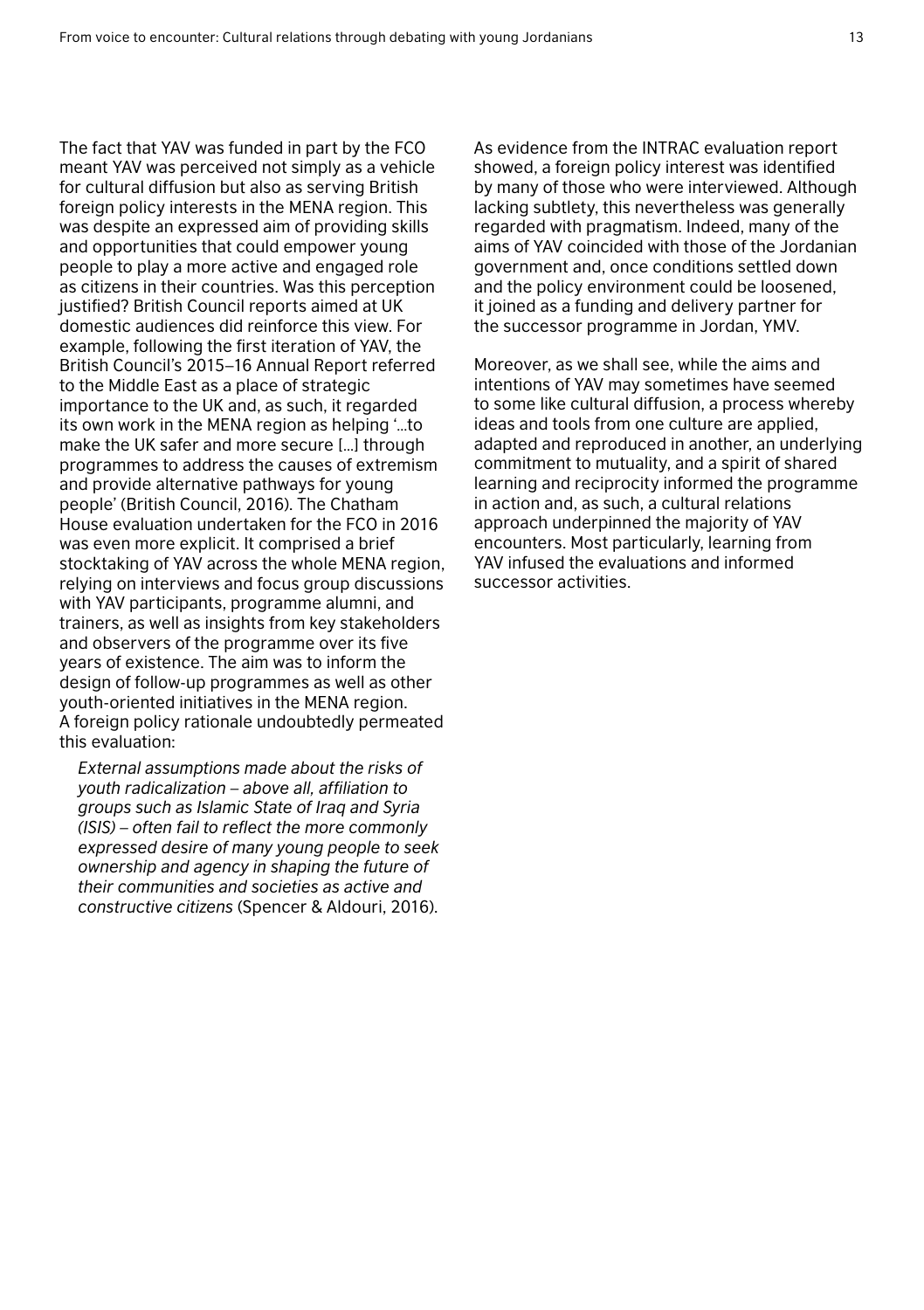### **Intercultural interactions in YAV: Opportunities and challenges**

This section analyses the cultural relations aspects of the YAV initiative in Jordan, drawing on the INTRAC evaluation report. Although the evaluation did not specifically focus on cultural relations, many of the responses were nevertheless directly relevant to understanding the cultural relations approach adopted, while also providing a rich source of data on cultural diffusion. Evidence for the report was collected primarily through semi-structured interviews and a focus group discussion conducted in the capital city, Amman, between 25 February and 2 March 2017. There were 26 interviewees, drawn from a wide range of stakeholders including members of YAV's National Advisory Group (NAG).4 The NAG was a 15-member committee formed in 2016 to advise British Council project staff on the nature and progress of the debating competitions, developing new ideas and partnerships, and target groups. It comprised a selection of YAV ambassadors, former YAV participants who had become trainers or adjudicators and continued to be involved with YAV either formally or informally. The focus group discussion specifically included five YAV participants who were not NAG members.

In a relatively crowded field of youth programmes, YAV shared with a number of other youth-oriented programmes in the country the desire to create opportunities for interaction among Jordanians of different genders and social backgrounds. A unique aspect of YAV was the additional opportunity it afforded some participants for transnational cultural interaction, both Jordanians with non-Arabs: notably debaters from the UK, as well as Jordanians with youth from other countries in the region. YAV held two MENA regional debating competitions per year where eight to ten Jordanians participated as debaters or adjudicators. Further, three Jordanian trainers were sent to a regional workshop in 2015 to join other Arab YAV trainers in compiling a training manual. The UK Week afforded visits to the UK for a few Jordanians, with some also attending a training of trainers (ToT) event in Greece.

#### **Interactions between Jordanians and non-Arabs**

A key objective of YAV was to promote interaction between the people of Jordan and the UK. Opportunities were limited but appreciated by those who were able to participate. A NAG member who was one of the few interviewees to have attended the UK Week in 2014 was travelling internationally for the first time in his life. He spoke of this experience as the trigger for building a large network of friends and contacts around the world and for a dawning recognition that there were 'bigger things in life than what we know'.5 He recalled proudly how during that trip he learnt to navigate himself and his group of fellow visiting debaters around the London public transport system and said he felt respected by British people. That this international exposure gave him confidence and a desire to grow is evidenced by the fact that he increasingly engaged outside Jordan and conducted subsequent debating training for a Danish NGO.

More broadly, however, the appetite for international opportunities and the desire to interact with non-Arabs among young Jordanians exceeded the ability of the programme to respond. For some there was understandable disappointment, despite other opportunities to meet British people during British Council events held in Jordan, for instance a web-café and a debating event hosted by the television journalist Tim Sebastian.

<sup>4</sup> In addition to NAG members, nine of whom were men and six were women, interviewees were project staff; former staff of the Anna Lindh Foundation; members of the boards or senior staff from partner organisations; one former partner, government officials responsible for youth-related work; politicians; an academic who participated in YAV debates and the managers of two youth programmes run by foreign institutions in Jordan.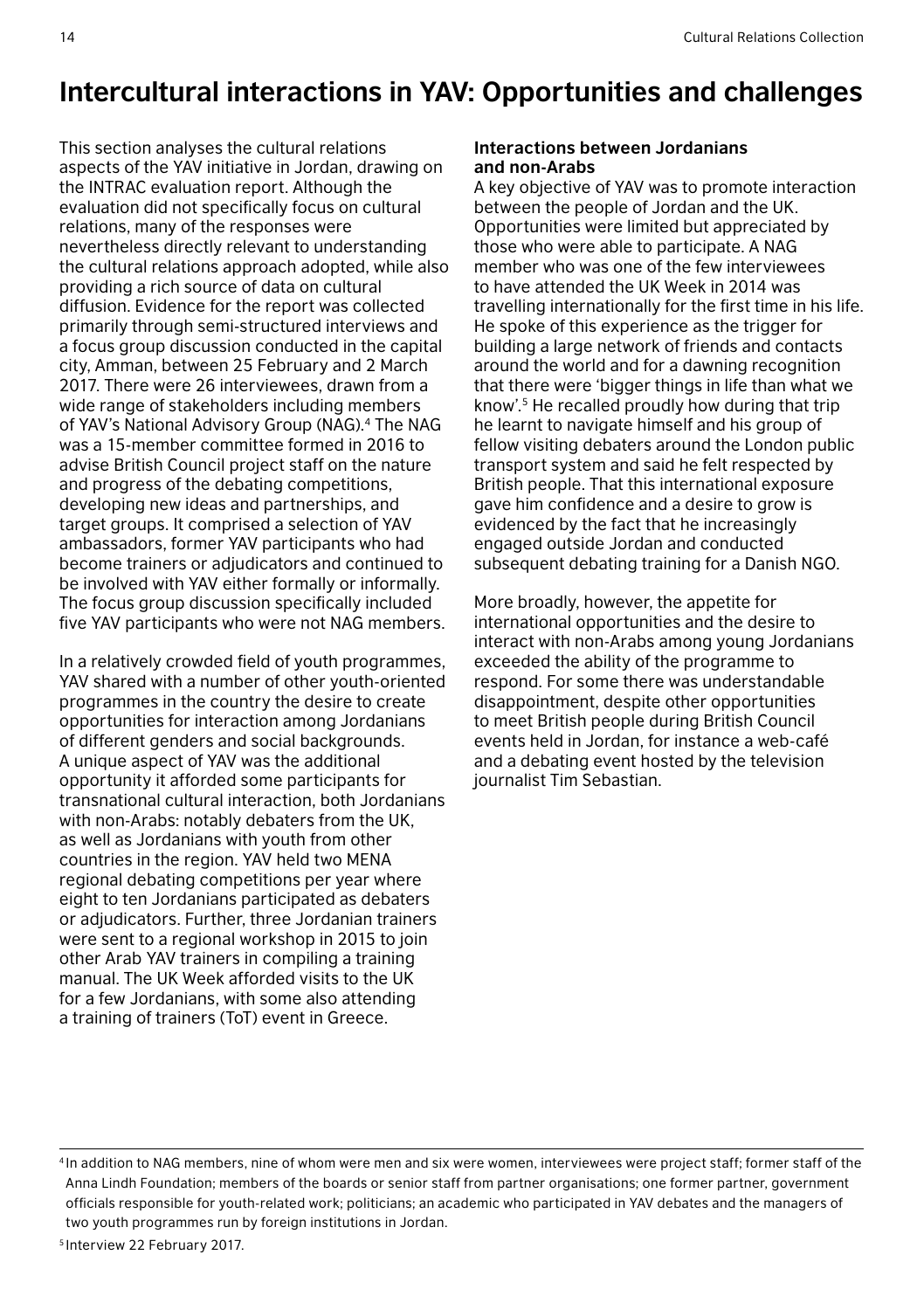#### **Interactions between Jordanians and other youth in Arab countries**

There were more opportunities for Jordanians to interact in various ways with people from other Arabic-speaking countries, with twice-yearly regional debating competitions as well as a training of trainers event in another participating country. The opportunity to interact in various ways with young people from elsewhere in the region was greatly appreciated by respondents. Many interviewees spoke of how such encounters expanded their networks of contacts and friends and led to more interactions with fellow YAVers. Social media facilitated advice on debating formats, training techniques, mistakes to avoid. the sharing of video or book recommendations, and updates on debating activities. Greater knowledge about other Arab-speaking people from the region made some YAVers feel closer to other youth, recognising over time how little they knew about each other's countries.

Some participants had not been outside Jordan before they went to Tunisia with YAV, but developed friendships across the Arab world. One participant who became a debating trainer went to Egypt, Greece and Morocco. In Jordan itself, others experienced interaction with non-Jordanian visiting participants for the first time, building contacts that were enduring. One participant said he felt a sense of 'constructive jealousy' when he realised how much more his fellow YAVers knew about politics, religion and culture than he did himself. Another reported spending a lot of time talking with Egyptians, Algerians and Moroccans about their respective countries, and discovering how little they in turn understood about Jordan and its culture.

Thus, the networking opportunities created by YAV benefited some YAVers both socially and professionally. One in particular, a networker extraordinaire, formed a huge network and he found common ground on which to talk and meet with people, not only for debating but also in his work as the founder of two CSOs. Another was asked to train staff in a civil society organisation in Egypt and has begun to do research on human rights for an international monitoring organisation through an Algerian lawyer in her network.

#### **Interactions between Jordanians of different social backgrounds**

YAV was successful in terms of gender balance and it appears that 55.3 per cent of the trainees were women (British Council, G4 YAV). This compares favourably for example with the percentage of Jordanian women MPs in the parliament at the time, where a 20 per cent quota system for women was adopted. However, the experience of participation or training was not identical for young women and men. One female trainer reported being very conscious of being a young woman when she trained in the governorates or more provincial areas of Jordan, especially if the trainees were older than her. She chose a style that did not come across as forceful. She also adapted certain exercises when she was training in the south of Jordan, where for example, there were objections to an icebreaker that required women and men to mix.

Social interaction within Jordan, which contains many different cultures, was also an important part of YAV in Jordan. The most obvious contrast was that between the capital city, Amman and the governorates, which are relatively marginalised. There are distinct cultural identities apparent in different localities, and in rural areas there are few opportunities for young people to interact with youth from other parts of Jordan. One informant spoke of how students tend to go to universities in their own localities and in this way, even at this stage of life, they do not get the chance to mix with other Jordanians from different governorates.<sup>6</sup>

To foster such interaction, YAV Jordan chose partners according to the breadth or nature of their outreach within Jordan, ensuring that many trainings and debates took place outside Amman and covering participants' travel costs. Partner organisations also took diversity into consideration when they put debating teams together, whether in universities or small towns.<sup>7</sup> The fact that Arabic was the main language of communication in the project also helped make it accessible to Jordanians outside the remit of the English-speaking elite.

<sup>6</sup> Interview with Jordanian government official.

<sup>7</sup> Interview with manager of a partner organisation, Amman, 2 March 2017; interview with chairman of a partner organisation, Amman, 1 March 2017.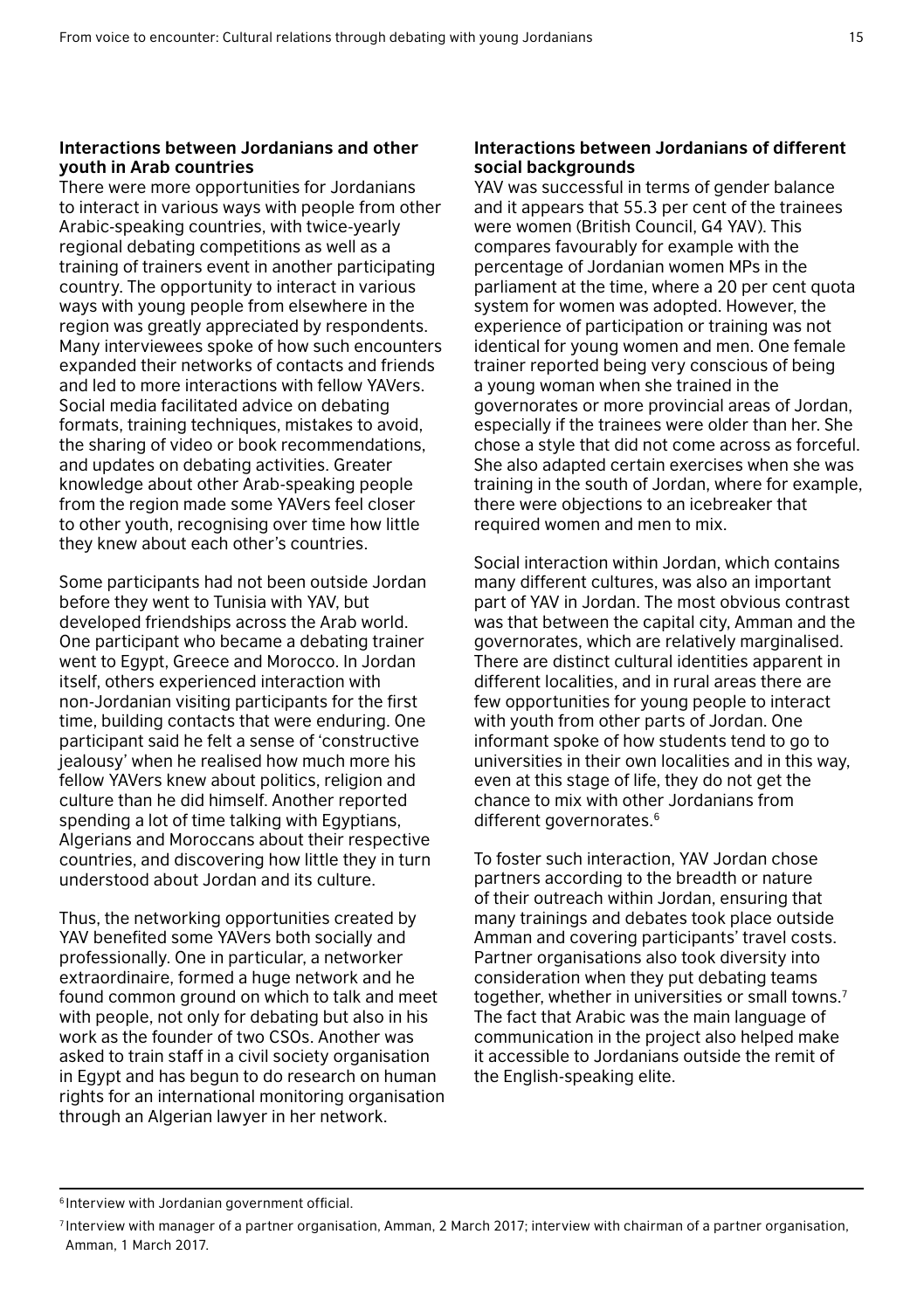As such, YAV has provided opportunities for young men and women in Jordan to meet and work with other Jordanians they had not encountered before. A NAG member reported meeting MPs, staff from other NGOs and, like another member who worked on debating events with women's unions, municipality staff and political party members across the country. He visited different parts of Jordan for the first time, establishing friendships and professional contacts from different areas.

These interactions changed some YAVers' views about 'the other'. For example, one participant said he had not realised how diverse Jordanian society was, while another began to think about refugees in a different way. YAV interactions also made them more tolerant of different views. A female participant reported beginning to develop 'partial acceptance' of political views she had not accepted before. This was a direct result of meeting people with different ideologies: some Islamists, some pro-government and some from the opposition. That said, another participant reported finding having to deal with different kinds of Jordanians not to be easy. He bemoaned a 'fossilised mentality' that led to the rejection by some of YAV's ideas. Nevertheless, he maintained relationships with YAVers of different political and religious beliefs. 'I aspire to a secular society,' he said, 'but some friends see it as something wrong. I give them my ideology in small doses.<sup>'8</sup>

**Adapting debating to the Jordanian context**

Since the Mace debating model first travelled from the UK to the MENA region in 2011 and 2012, this particular practice of debating was adapted numerous times to suit the local context. Adapting training to the needs of the trainees is nothing new, but here the adaptation went beyond a mere translation of manuals on debating practice produced in the UK from English to Arabic. It also involved translation into the local culture. This adaptation took many forms. The content or style of the training was changed to reflect the trainer's

approach or target groups. Some YAV trainers, for example, provide training in debating, others in advocacy, focusing on particular topics, or making it specific to the concerns or membership of particular organisations. In the process, they developed their own manuals, finding examples from the local context to illustrate points and techniques. They themselves decided whether or how to approach locally sensitive topics. For example, a trainer reported making the decision that to discuss gay rights in Jordan would not be appropriate.

There were a number of YAVers who found it difficult to discuss religion in public or during training. One said that debating topics which approached Christian–Muslim relations in Jordan as 'co-existence' or in terms of 'ethnicity' were problematic, saying, 'they are all parts of Jordanian society'. In addition, the British parliamentary debating format is grounded on a political model which is different from the Jordanian system. In response, a NAG member said: 'I am trying to transfer not the political system, but the ideology of democracy.'9 A focus group discussion participant believed that an important element of YAV's success was precisely because it did not clash with Jordanian customs and norms.10 A leader in a Jordanian partner organisation pointed out that YAVers had managed to ground the notion of debate in local culture. 'Even in cultural old texts they find references to the whole notion of arguing and debating, being civil in discussions and demonstrating their points of view.'11 Here we begin to detect a challenge to any implied assumption that debating was the preserve of the British or any other particular culture. One of the trainers pointed out that the British Council did not object to adaptations: '"If you have better materials, we don't have a problem." This established mutual trust between us. We felt that they did not come as instructors. "This project is for you, be our guests and do with it what you see fit".'12

<sup>8</sup> Interview member of NAG, 25 February 2017.

<sup>9</sup> Interview with a member of NAG, Amman, 28 February 2017.

<sup>10</sup> Focus Group Discussion, Amman, 1 March 2017.

<sup>11</sup> Interview with vice-president of a partner organisation, Amman, 27 February 2017.

<sup>12</sup> Interview with a member of NAG, Amman, 28 February 2017.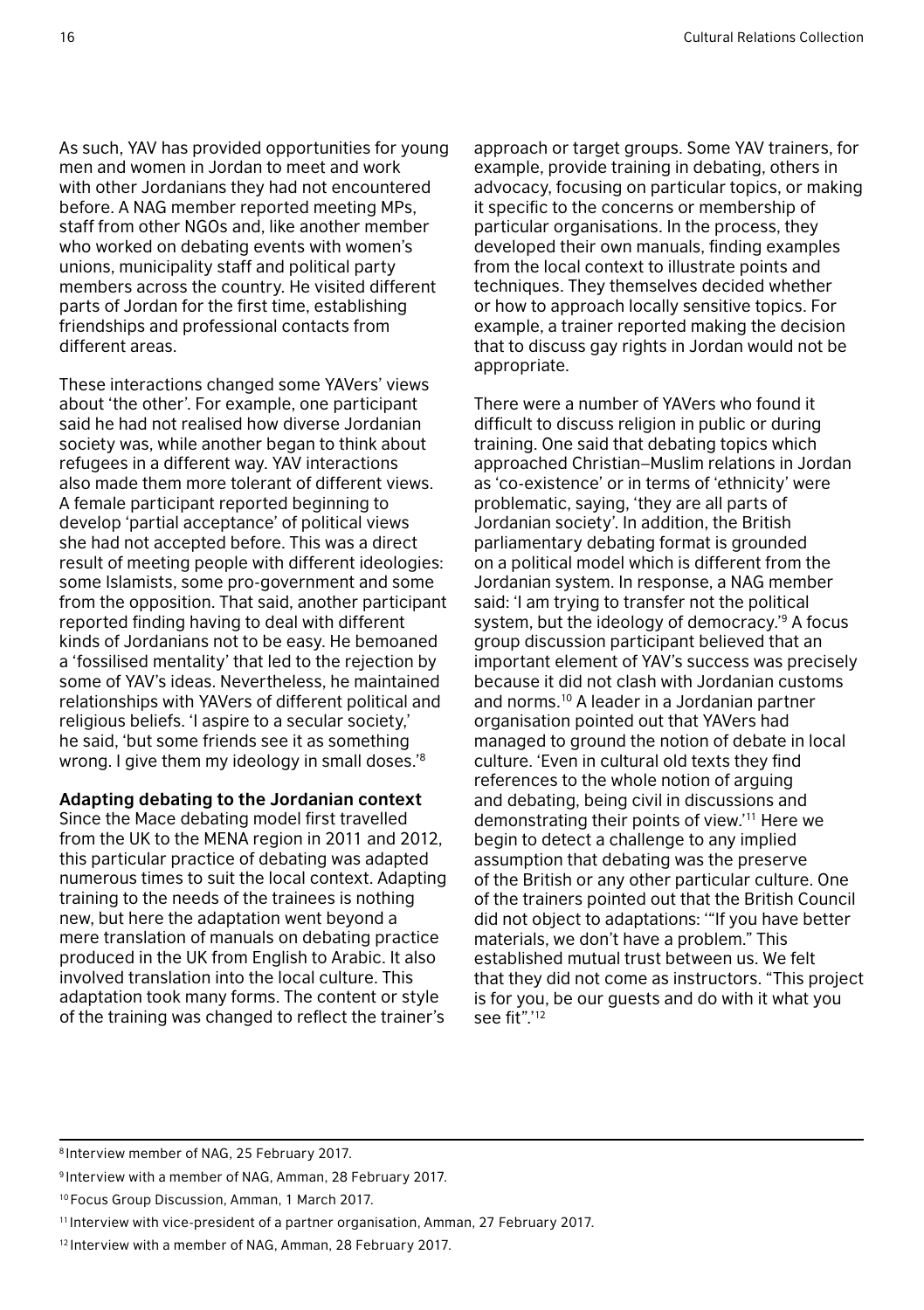These examples show how YAVers have adapted their debating training over time through a process whereby ideas and techniques have been reinterpreted and reworked, and then cascaded by way of YAV training both within and beyond the project itself. Along the way, new ideas and tools were developed. The fact that YAVers were adapting debating to their environment, testifies to a certain sense of ownership. What this also illustrates is that in cultural relations terms, it is not only the content – what is promoted or exchanged – but how the engagement takes place that matters. The mutuality of engagement, the trust and the 'letting go' and going with partners' insights and suggestions formed part of the success of YAV and other similar debating models in Jordan.

#### **Grounding the project in Jordanian society**

The predominant use of Arabic as the language of communication in both debating and training was a key factor in the programme's take up. Most of the YAV interviewees could not speak English well or at all, in part a good indicator that the project has managed to penetrate Jordanian society beyond the elite.

Another factor that added to YAV's credibility in Jordan was that its activities were carried out by Jordanian partner organisations, albeit funded by the British Council. It was the partners who selected the trainees/debaters and hosted the debates. Some informants also believed that the British Council's good reputation in Jordan as a cultural and educational institution helped YAV be more acceptable to Jordanians. According to one

partner organisation head: 'When you attend the events you see very familiar faces from the British Council […] the staff look like us, they don't look different. They speak the language.'13 For others it was particularly important that YAV was run by the British Council and not the embassy, and for others that it was funded by a British rather than an American organisation. Above all, what grounded the project and sealed it within the society was that it met a need and the project's aims coincided with what its partners and beneficiaries wanted to achieve. As discussed below, criticism against foreign-funded projects is common and requires a degree of nuance when considering the reception of foreign organisations working with youth in Jordan.

Another important factor had to do with the values of tolerance and respect for the opposing point of view as something that was universal, human and not specific to a single culture.<sup>14</sup> Some were at pains to explain how such values were also grounded in Jordanian or Islamic traditions. One focus group discussion participant argued that the Qur'an encouraged debating in a civil manner. A woman MP for an Islamist party saw these values as part of a local tradition, which had been forgotten but that needed to be revived.15 A partner organisation leader saw these values as part of The Amman Message (2004), which explained what Islam is and what it is not and which was endorsed by the Jordanian king.

<sup>13</sup>Vice-president of a partner organisation, as above.

<sup>14</sup> This was the consensus of the focus group discussion.

<sup>15</sup> Interviews with vice-president of a partner organisation, as above; director of a government department, Amman, 2 March 2017; a member of parliament, Amman, 28 February 2017; researcher from the Royal Institute for Inter-Faith Studies, Amman, 2 March 2017; chairman of a partner organisation, Amman, 26 February 2017; and a former MP and YAV participant, Amman, 26 February 2017.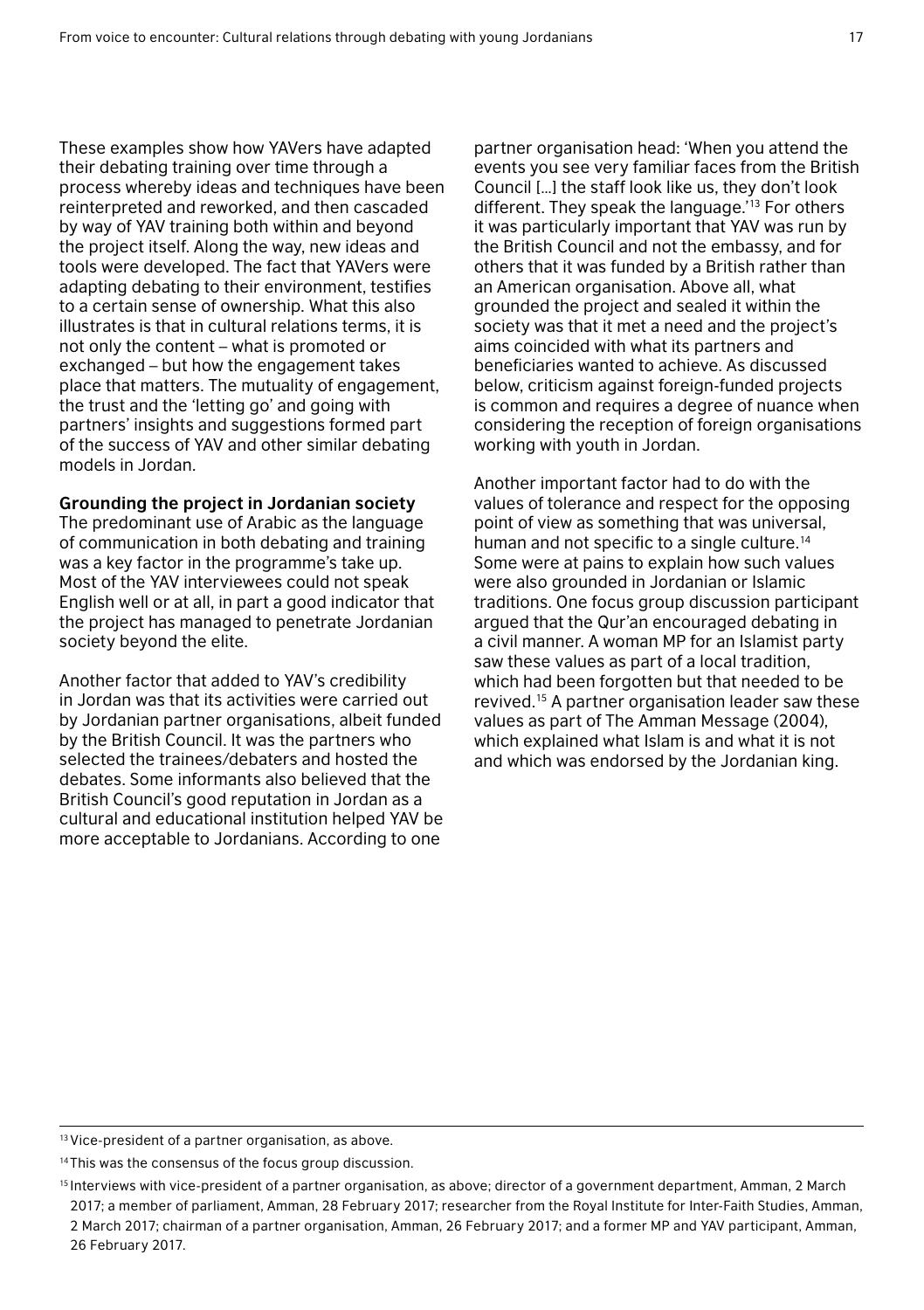When discussing the YAV experience through the lens of culture, many informants tended to look at it in binary terms, contrasting the ideal of a 'culture of debate' with the prevailing culture in Jordan and perhaps the wider Arab world. This was expressed in various ways. Some spoke of the tendency in their society of wanting to talk more than to listen, and of not respecting different opinions. A senior staff member at the British Council observed a tendency in Jordan towards accepting information without questioning it and without knowing how to search for clarification or verification. Addressing this tendency, by no means confined to the Jordanian context, was an important objective of YAV and advancing critical thinking skills was broadly recognised as a key success factor of the programme. The chair of a partner organisation spoke of the patriarchal character of Jordanian political culture: the prime minister was regarded as a father figure and cannot be questioned. The leader of a youth programme funded by the Friedrich Ebert Stiftung in Amman also spoke of youth not being used to a culture of public debate and communication beyond their immediate family and friendship circles. As interviews and focus group discussions suggested, there were perceptions of a disconnect between the culture of debating and its presence, role and acceptance in Jordanian culture. However, there is a danger in the stereotyping of any description and particularly in ascribing features to a particular 'culture', given that different societies may exhibit multiple cultures of communication and debate. A culture of debate should not be connected unproblematically to 'defined social groups' (Spencer-Oatey, p. 9). Instead, culture should be regarded as something that can mutate. It is precisely because culture is mutable that it makes debate so rich in possibility.

#### **Perceptions of foreign organisations**

Despite the cultural adaptation of the Mace debating style and methodology, as well as YAV's ability through its partner organisations to reach out to young Jordanians within and beyond the capital Amman, it was inevitable that there would be some limitations to the programme as well as room for improvement. It was in this learning spirit that the INTRAC evaluation was commissioned by the British Council, combined with a sincere wish to understand the reception of YAV among young Jordanians themselves. Of importance here was a desire to understand the impact of YAV as a programme funded by a foreign government, albeit through trusted organisations such as the British Council and the Anna Lindh Foundation.

Most YAV participants faced, at one time or another, questions or criticisms over participating in a foreign-funded project. Some of their critics saw hidden agendas behind such a project. Suspicion over foreign activity exists not only in Jordan but all over the Arab-speaking world, and there are historical reasons for this. These have to do with the legacy of colonialism as well as recent foreign policy interventions in the region, for example with regard to Iraq or Palestine. The Chatham House evaluation report on YAV, for instance, pointed to YAVers' 'considerable scepticism and cynicism' over the fact that youth projects were funded by Western governments ultimately for their own security reasons – to counter radicalisation and violent extremism (Spencer & Aldouri, 2016, p. 19).

The director of a former partner to YAV pointed out that projecting the logos of the British Council, the Anna Lindh Foundation and the EU in public debates organised by YAV – a visibility requirement commonly required by foreignfunding bodies – put Jordanians off attending such events.<sup>16</sup> During his organisation's debates, which were funded by YAV, he objected to projecting the funders' logos and used instead the brand of *Diwaniya*. 17 While other YAV partners found this understandable, they argued for greater visibility and transparency with regard to foreign funding, rather than disguising it, in such projects and public events.

<sup>16</sup> Interview with director of a former YAV partner, Amman, 2 March 2017.

<sup>17</sup>*Diwaniya* means a reception hall and the gatherings held in it.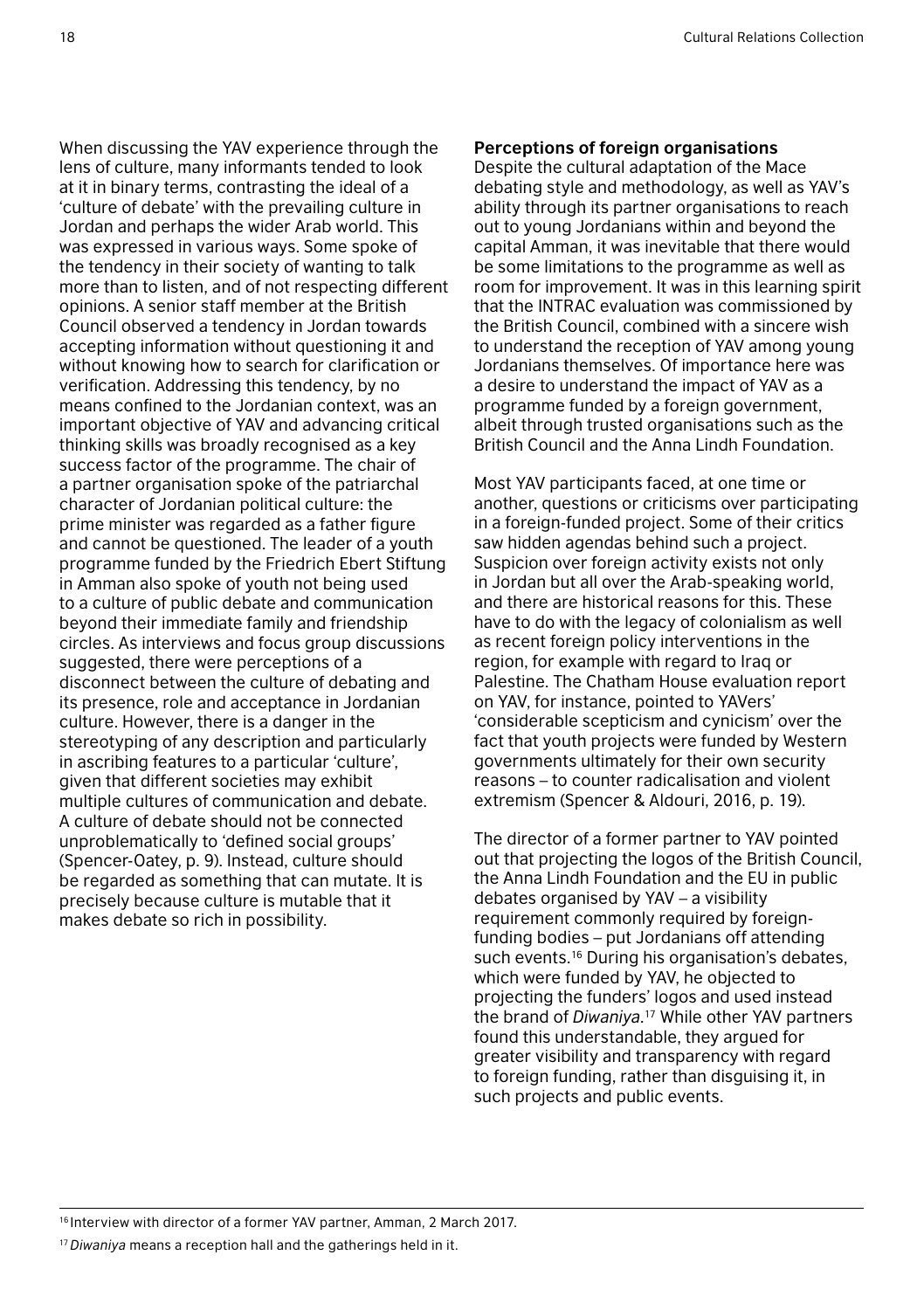In Jordan, the label 'foreign-funded organisations' (*munadhdhamat tamuil ajnabi*) can be 'a very negative cliché, because everybody realises that [...] people don't pay money just for the sake of paying money.'18 Any programme that is foreignfunded is vulnerable to this sort of criticism – not only YAV<sup>19</sup> According to a former MP in the previous parliament three MPs attacked foreignfunded youth programmes as a form of cultural invasion and a manipulation of young minds.20 'But over the past years, [these attacks] have not succeeded,' argued a senior staffer at the National Democratic Institute. 'No programme has closed down or left the country. These are temporal attacks, ineffective and unpredictable.'21

In any case, NGOs were not the only recipients of foreign funding; the Jordanian government also received resources for youth programmes aimed at, among other things, combatting violent extremism. A board member of Transparency International's partner organisation in Jordan, and a YAV partner, pointed to research on national integrity systems in Jordan, which found that people's perception of the integrity of civil society in Jordan was higher than their perception of the integrity of parliament at the time.<sup>22</sup> Of course, criticism of foreign-funded projects did not necessarily imply an absolute rejection of everything foreign. Some of it was nuanced and differentiated according to the foreign policies in the region of different international governments, or different implementing organisations or types of projects. Rejection of funding from certain foreign governments was sometimes also the default policy position of certain NGOs in Jordan and across the rest of the region.

<sup>18</sup> Former MP and YAV participant, as above.

<sup>19</sup>Vice-president of a partner organisation, as above.

<sup>20</sup> Former MP and YAV participant, as above.

<sup>21</sup> Interview with a senior programme officer for MENA, National Democratic Institute, Amman, 2 March 2017.

<sup>22</sup>Vice-president of partner organisation, as above.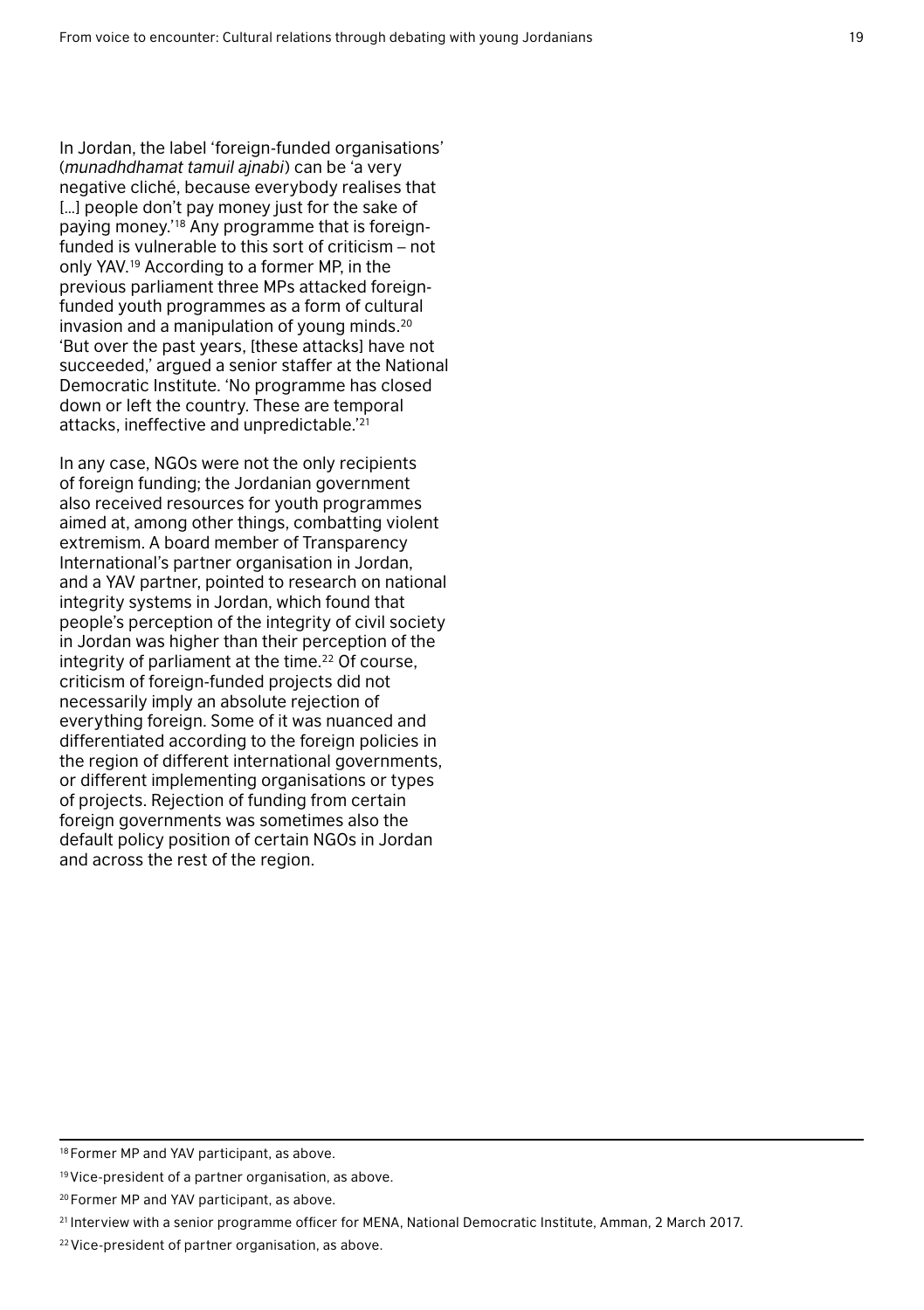# **Young Mediterranean Voices and learning from YAV**

The new successor programme, Young Mediterranean Voices (YMV) is a regional initiative connecting youth networks, civil society, educational institutions and policymakers across the Southern Mediterranean and Europe (the European Commission is now a major funder), which builds directly on YAV. As such it brings the experience of Arab youth-led debate to other parts of the Euro-Mediterranean region and will provide opportunities to open doors for young influencers to shape policy and media narratives. The British Council is a co-founder of YMV along with the Anna Lindh Foundation, which coordinates it. The programme has been developed in partnership with the Centre for Mediterranean Integration (CMI), Friends of Europe, the World Leadership Alliance-Club de Madrid, the Mediterranean Academy for Diplomatic Studies (MEDAC) and Soliya. The programme is funded by the European Commission and co-funded by the government of Finland, the British Council and World Bank Group. The rationale for YMV is articulated as follows:

*Building on more than five years investment in the field, as well as established networks, pioneering methodologies and independent research, the overall objective of Young Mediterranean Voices programme is to: 'Empower young people to enhance a culture of dialogue, to contribute to public policy and shape media discourses, and to create a shared understanding with peers across the Mediterranean on how to address issues of common concern to their communities'*  (British Council & ALF, 2018–20).

The pursuit of YMV is a clear endorsement of the value of debate as a vehicle for reaching young people. As the INTRAC and other reports on YAV demonstrated, the enthusiasm and positive responses of those individuals who participated is resounding. However, YMV differs in emphasis from YAV in two key respects. First, there is greater attention paid to addressing policy through advocacy, and the modalities to successfully reach decision makers are part of the design. Second, in YMV there is recognition that while YAV was successful for those who participated, there remain vast numbers of young people who languish in apathy. For example, although in the case of Jordan YAV successfully reached out beyond Amman to the governorates, it was by no means a mass programme.

In response, for YMV a key focus is on encouraging young people in broader communication, and specifically in the positive and effective use of social media:

*Based on the analysis and evaluation carried out on joint programming, and our understanding of the needs of young people, we concluded that young people feel disengaged from political, economic, social and cultural opportunities for participation […] The prevailing presentation of young people in the media leads to further alienation as they are often stigmatized and problematized as an unemployed burden or worse still as possible threat to national security and stability, vulnerable to violent extremism. There is a disconnect for many young people who engage with each other through social media but do not know which sources are reliable or which they can trust or depend*  (British Council & ALF, 2018–20).

One of the aims of YMV, therefore, is to equip young people with the skills to enable them to contribute towards a more positive narrative about young people that does not simply comprise a negative presentation of unemployment, apathy or extremism.

The intention in YMV to actively engage in public policy dialogue with decision makers was also clearly articulated from the outset. Reflecting on the Jordanian experience, which took place during a period of restrictions following the wake of the Arab Spring, it can be said that the broad impact of YAV on the country's policymaking process and government engagement was underplayed. The main YAV approach towards influencing policymakers in Jordan at the time was to invite them to public debates, either as participants in the debate itself or as patrons and members of the audience.<sup>23</sup> YAV public debates, which were organised by YAV partner organisations, attracted parliamentary candidates, ministers and ex-ministers, heads of municipalities and well-known public figures. During the year 2015–16, for example, there were eight large public debates in which ten per cent of the audience were policymakers and key public figures (British Council, Jordan, 2016). YAV was not alone in reaching out to the authorities. Partner organisation leads and NDI senior staff saw how impressed government officials were by the way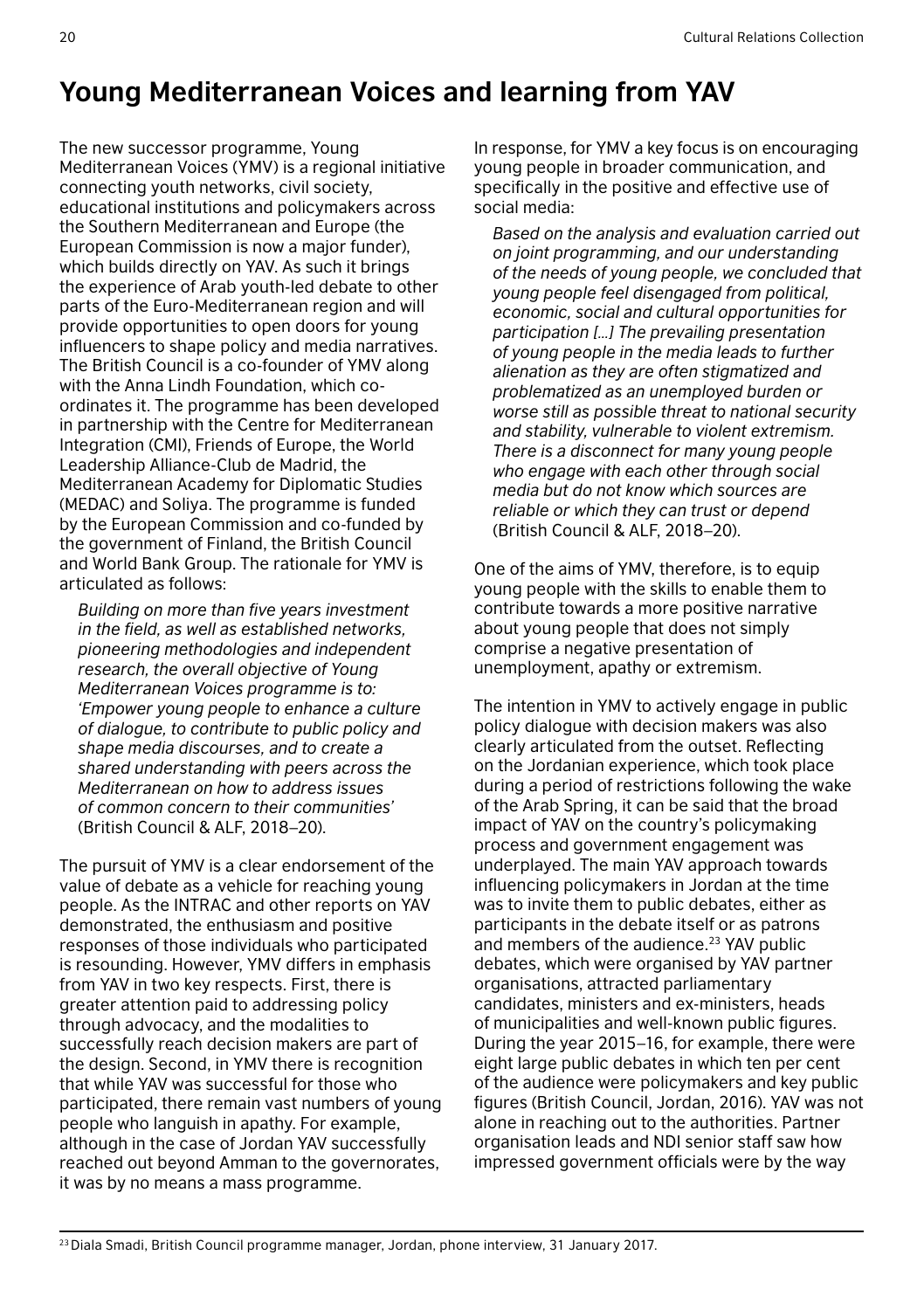youth performed in the debates they attended 24 and other youth programmes such as the NDI's Ana Usharek ('I participate') programme and the FES's Young Leaders initiative also attracted government officials to debates and discussions with young people.

People had different motivations for attending. Two government officials were interviewed for the INTRAC research, and both provided positive feedback on the project, even though one was less familiar with it. Both felt that what YAV offered was something that was much needed in Jordan, arguing that: 'We work on the same path.'25 A director in the Ministry of Culture saw YAV as part of what King Abdullah had termed the 'comprehensive approach' to tackling extremism – combining security tactics with a 'soft' approach. All recognised that it was important for young people to be listened to by the authorities and for youth to talk about how they saw situations, government policies, their present challenges and the future, 'even if they are opposed to us'.26 This illustrates the important role YAV played in connecting young people to policymakers and, more indirectly, points to its wider societal impact.

It should also be pointed out that a number of influential people, including those in government, did not always share this enthusiasm or believe in the need for youth debate. This view saw it as encouragement for young people to become unruly and out of control.<sup>27</sup> People outside government in Jordan, including YAV partners, were also more circumspect and varied in their views on how the government regarded YAV or programmes like it. There were those in government who appreciated and supported such initiatives, but there were some who did not like them. Nonetheless, it was an opportune moment to advance youth programming in Jordan. The Crown Prince of Jordan was leading a global youth initiative supported by the United Nations and he had established his own foundation, an umbrella organisation for youth initiatives.

Was this engagement with government effective? There is evidence of YAV having contributed to one successful campaign run by its partner organisation, Rasheed. YAV trained Rasheed staff in debating, and three public debates were organised in universities on the issue of modifying the regulations governing the funding of political parties for electoral campaigning.28 A few years previously, a former partner of YAV, Leaders of Tomorrow, through their *Diwaniya* debates and media involvement, had managed to generate enough controversy over a proposed policy to ban narghileh (hookah) smoking in public places that the policy was softened.29 However, there is little further evidence to suggest that YAV had any direct or significant impact on the policy environment in Jordan, nor evidence that policymakers took the opinions of youth expressed in public debates into consideration in their policies. To influence policymaking, more would be needed than securing the presence of decision makers in debates. It would require an advocacy strategy and the dedication of further resources – both on the part of YAV funders, and in terms of the project itself – to pursue specific issues over a long period of time, to achieve or measure success. However, a strong platform for dialogue and debate was established upon which the more ambitious YMV could build, with efforts to overcome some of the limitations of YAV being factored into the design of the new regional programme, YMV.

Lastly, the scope of the new programme also has an international component, but this time constituting a 'Euro-Mediterranean' dimension. Activities created and delivered in – and reaching out from – the South towards Europe in the north form Euro-Mediterranean regional 'youth partnerships'. The intercultural dialogue generated will result in what a YAV graduate described at one of the consultative meetings in Thessaloniki in November 2015, saying: 'Debating in YAV is not just another training programme, it is a state of mind' (Anna Lindh Foundation, 2015, p. 13).

<sup>24</sup>Vice-president of partner organisation, as above; senior programme officer for MENA, National Democratic Institute, as above.

<sup>25</sup>A director in the Ministry of Culture, Amman, 2 March 2017.

<sup>26</sup>A director in the Ministry of Culture, as above.

<sup>27</sup> Interview with chairman, partner organisation, Amman, 1 March 2017.

<sup>28</sup>Member of YAV NAG, as above.

<sup>29</sup>Diala Smadi, 31 January 2017.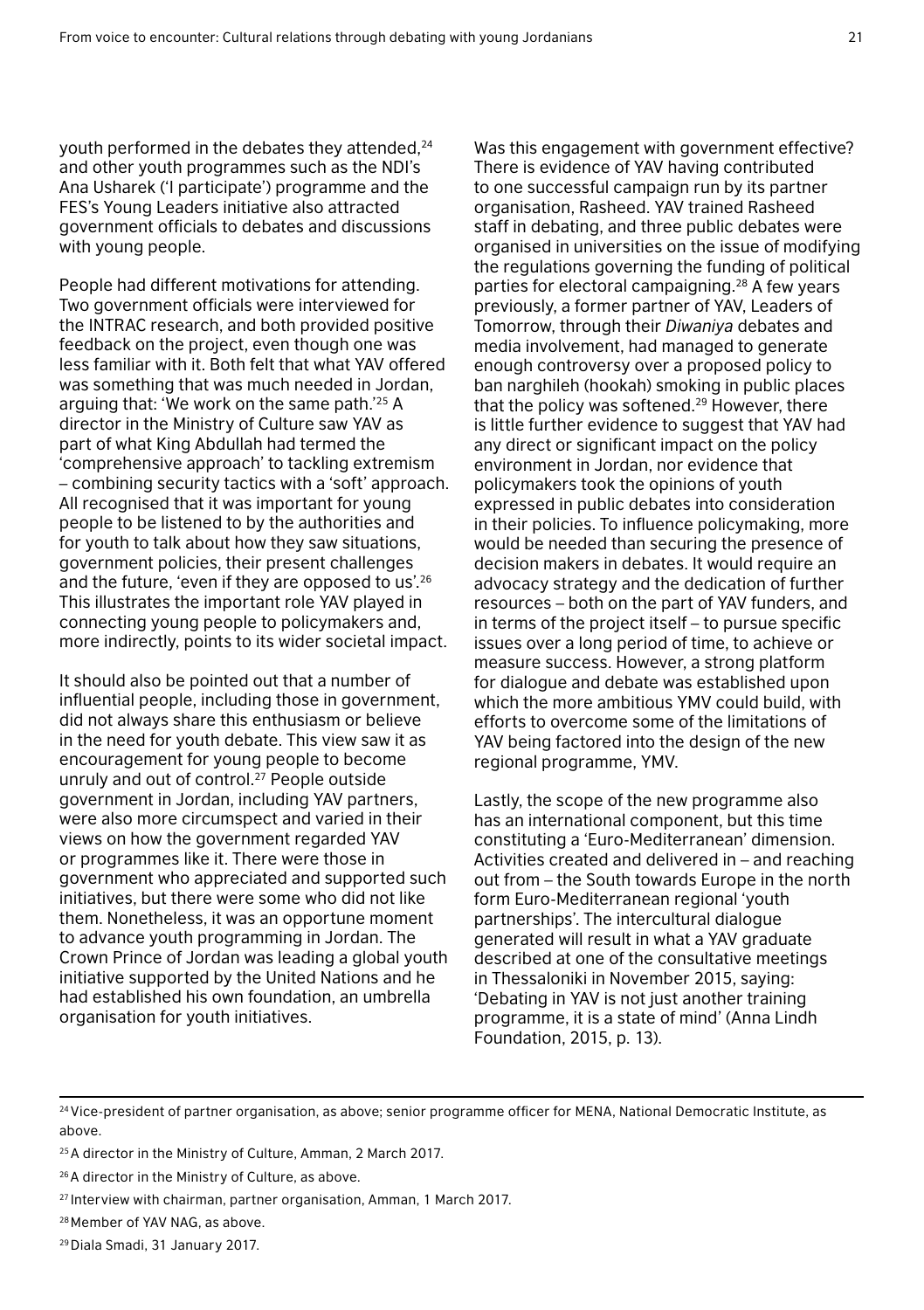# **Conclusions: From voice to encounter in Jordan**

This contribution to the cultural relations collection draws on evaluations of YAV, with particular regard to Jordan, showing how debate and intercultural interactions changed the way young YAVers in Jordan thought about other cultures and people from different backgrounds. The research conducted by INTRAC largely highlighted the educational role that YAV played, and in particular the development of critical thinking and communication skills. It taught participants how to research and build arguments and how to articulate and present them persuasively. It also developed understanding and appreciation of difference, and helped participants to develop as engaged and proactive human beings. As such it emphasised the individual opportunities seized, skills learned and passions formed during debate, including for activities beyond debate. In this it concurs with a previous study of YAV conducted at a regional level: the 2016 Chatham House report (Kemp et al., 2014, p. 8).

Based on interviews and focus group discussions, the Jordan-specific study also found that the YAV experience helped the Jordanian YAV participants adjust their views on politics and society, and become active citizens in various ways. However, in reviewing the views of young people reached or touched by YAV, three broad categories were identified. First, there were those who saw youth engagement programmes such as YAV as an opportunity to add an activity or achievement to their portfolio and curriculum vitae or resume. Second, there were those who remained suspicious of what they deemed to be parachute programmes funded by foreign entities that aimed to mould young people in Western ways, or to appease the Jordanian government by allowing a 'sanctioned' youth space. A third group saw debating as a means to an end, namely advocacy, with the aim of influencing and bringing about change in their societies, and there were some in Jordan who did seek to influence policymakers. We also saw YAV respond, for

example, with the change to include a training module on advocacy<sup>30</sup> and again, in 2016, when YAV MENA brought together YAV Ambassadors from the whole region for capacity building on how to engage policymakers. 31 The bar for success in terms of YAV was that it helped create a space for dialogue to happen, rather than directly creating any form of policy change. The latter is a complex process that happens slowly.

From a cultural relations perspective, increasing opportunities for young Jordanians to meet, debate and collaborate with young people from outside Jordan was a key part of programme design, although the scale of international encounters beyond the MENA region was relatively small, largely for reasons of resources. Nevertheless, the development of cultural relations rests upon reciprocity. This is as valid for transferring debating skills to Jordan as it is for the British Council to encourage learning about Jordanian culture. There was significant evidence of reciprocity and mutuality in interactions between Jordanian YAVers and YAVers from other countries, and also between Jordanian YAVers from different backgrounds. Opportunities were missed for developing a genuine exchange between Jordan and the United Kingdom, which was an objective of the programme and would have allowed for greater mutuality to develop. Resource constraints meant such opportunities were limited, beyond relations with the British Council in Jordan and its immediate network. In the words of someone from the Ministry of Culture in Jordan:

*Britain, the West in general, the US, also [need] to understand our values, requirements and needs. What we hear about some countries in Europe […] against immigration and refugees. There are groups targeting Islam […] We cannot just stand by. This is why it is in the interest of the British Council to spread British culture but [also] in the other direction to transfer what Arab societies need. The same for other [foreign] cultural institutions.* 

<sup>30</sup> Interview with YAV trainer and adjudicator, Amman, 25 February 2017.

31Diala Smadi, as above.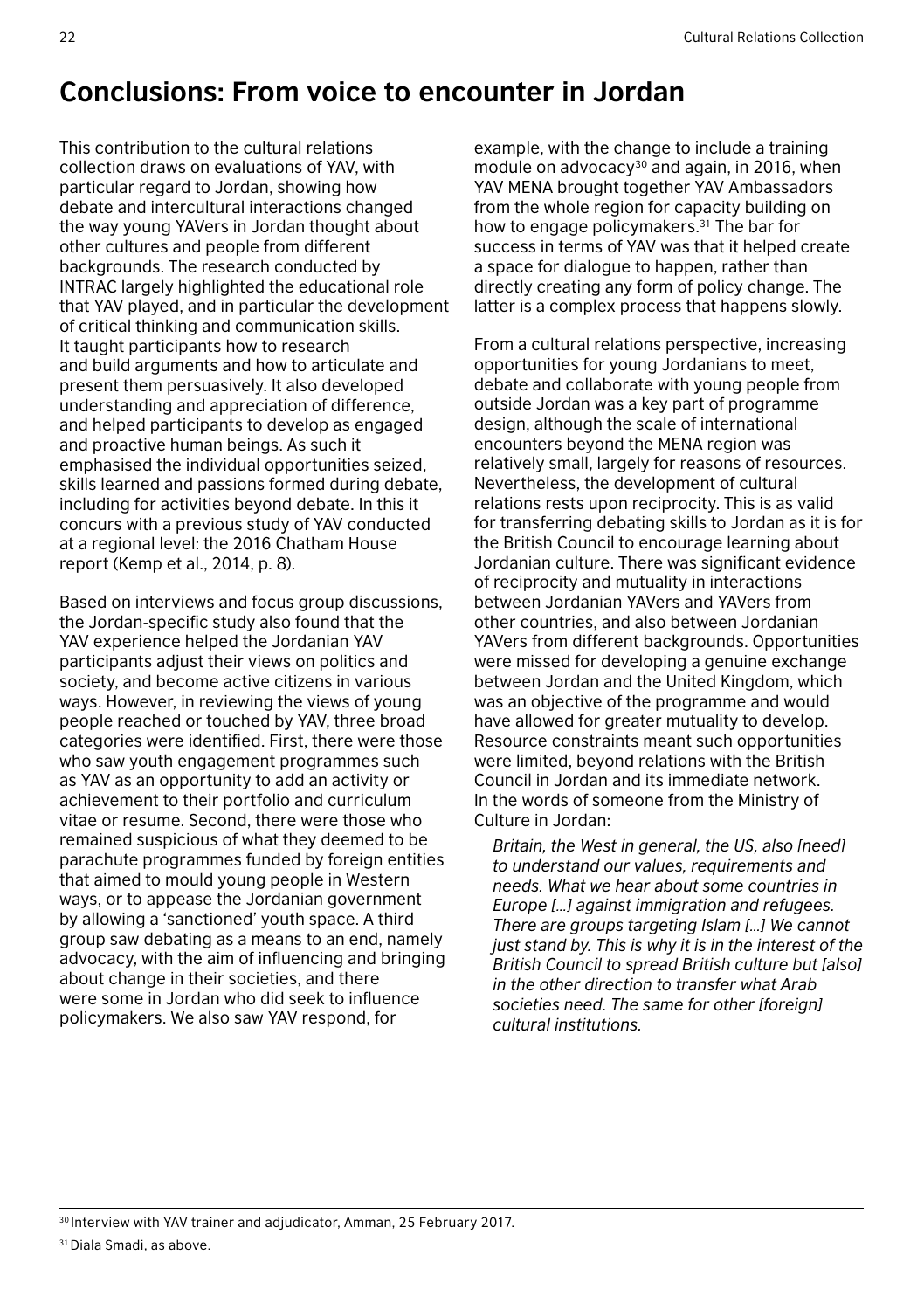The YMV programme fits squarely within the European Union's 'neighbourhood' policy framework and as such is part of Europe's cultural relations framework. Yet YMV shows evidence of listening to feedback from YAV and emphasising the necessity of two-way dialogue and mutual learning. In addition, there are now far greater resources for international engagement than before, as well as opportunities to communicate more extensively and effectively digitally, through social media. Second, the design shows genuine efforts to respond to criticisms of one-way traffic and influence by ensuring modalities for real mutuality and reciprocity, generated through international and regional activities and partnerships initiated in and delivered from the South. While YAV may not have given way to a successor programme that directly enhances the influence and attraction of the UK, the British Council can be proud of its contribution to the development and nurturing of YAV and a further programme, YMV, both of which were built on the practices of mutual respect and reciprocal undertaking that inform and underpin a cultural relations approach.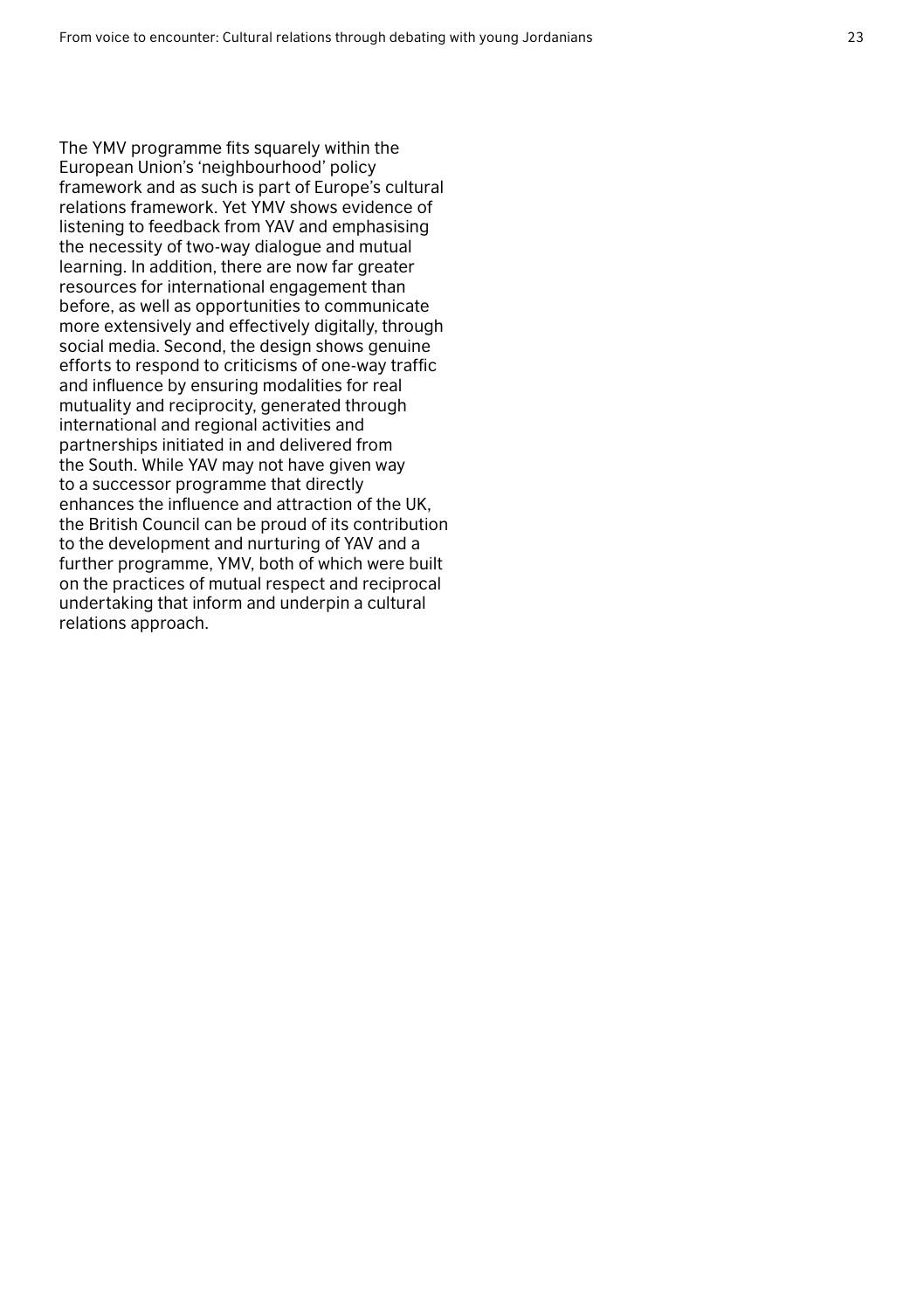### **References**

Abu-Rish, Z (2017) *Doubling down: Jordan six years into the Arab Uprisings.* Available online at: <https://www.jadaliyya.com/Details/33938>

Aldouri, S (2016) Youth Voices: The Missing Link in Middle East Politics, *Middle East Eye.* Available online at: [https://www.middleeasteye.net/opinion/](https://www.middleeasteye.net/opinion/youth-voices-missing-link-middle-east-politics) [youth-voices-missing-link-middle-east-politics](https://www.middleeasteye.net/opinion/youth-voices-missing-link-middle-east-politics) 

The Amman Message (2004) Available online at: [http://ammanmessage.com/the-amman-message](http://ammanmessage.com/the-amman-message-full/)[full/](http://ammanmessage.com/the-amman-message-full/) 

Anna Lindh Foundation (November 2015) *Thessaloniki Report: Building the Euro-Med Dimension.* Alexandria: Anna Lindh Foundation.

British Council (2013) *Partners for Change.* PowerPoint presentation.

British Council (2016) *Annual Report and Accounts 2015–16.* Available online at: [https://www.britishcouncil.org/sites/default/files/](https://www.britishcouncil.org/sites/default/files/annual-report-2015-2016.pdf) [annual-report-2015-2016.pdf](https://www.britishcouncil.org/sites/default/files/annual-report-2015-2016.pdf)

British Council (n.d.) *About Young Arab Voices.* Retrieved from: [www.youngarabvoices.org/](http://www.youngarabvoices.org/about-young-arab-voices) [about-young-arab-voices](http://www.youngarabvoices.org/about-young-arab-voices) [dead link].

British Council (internal document; n.d.) *G4 YAV and WPiPL male-female percentage until 10.01.17.* London: British Council.

British Council & Anna Lindh Foundation (2013) *Young Arab Voices: Promoting Debate Culture in the Jordanian Education System.* London: British Council.

British Council & Anna Lindh Foundation (September 2013) *Young Arab Voices: Serving Jordan's Appetite to Debate.* London: British Council.

British Council & Anna Lindh Foundation (YMV project document; 2018–20) Y*oung Mediterranean Voices: The Action.* London: British Council.

British Council & Anna Lindh Foundation (n.d.) *Public Debating – Principle and Practice.* Retrieved from: [www.youngarabvoices.org/sites/default/](http://www.youngarabvoices.org/sites/default/files/training-materials/public_debating_-_principle_and_practice.pdf) files/training-materials/public\_debating principle and practice.pdf [dead link].

British Council & Anna Lindh Foundation (n.d.) *Young Arab Voices 2011–2014 – A New Regional Programme Supporting Skills for Youth in Debate and Advocacy.* London: British Council.

British Council, Jordan (2016) *YAV Annual Report 2015–16.* Amman: British Council.

British Council, Jordan (n.d.) *YAV Jordan Highlights.* Amman: British Council

Carothers, T & Brechenmacher, S (2014) *Closing Space: Democracy and Human Rights Support Under Fire.* Washington: Carnegie Endowment for International Peace.

Habermas, J (1990) *Moral Consciousness and Communicative Action.* Cambridge, Massachusetts: MIT Press.

INTRAC (internal British Council document; 2017) *From Apathy to Extremism: The Young Jordanian Voices that Lie in Between.*

Jordan Ministry of Youth (2019) *National Youth Strategy 2019–2025.* Available online at: [http://](http://moy.gov.jo/sites/default/files/jordan_national_youth_strategy_2019-2025_english_compressed_1.pdf) [moy.gov.jo/sites/default/files/jordan\\_national\\_](http://moy.gov.jo/sites/default/files/jordan_national_youth_strategy_2019-2025_english_compressed_1.pdf) youth\_strategy\_2019-2025\_english [compressed\\_1.pdf](http://moy.gov.jo/sites/default/files/jordan_national_youth_strategy_2019-2025_english_compressed_1.pdf) 

Kemp, RB, Mathes, S & Khagram, S (internal British Council draft; September 2014) *Young Arab Voices Strategic Review 2014.* London: British Council.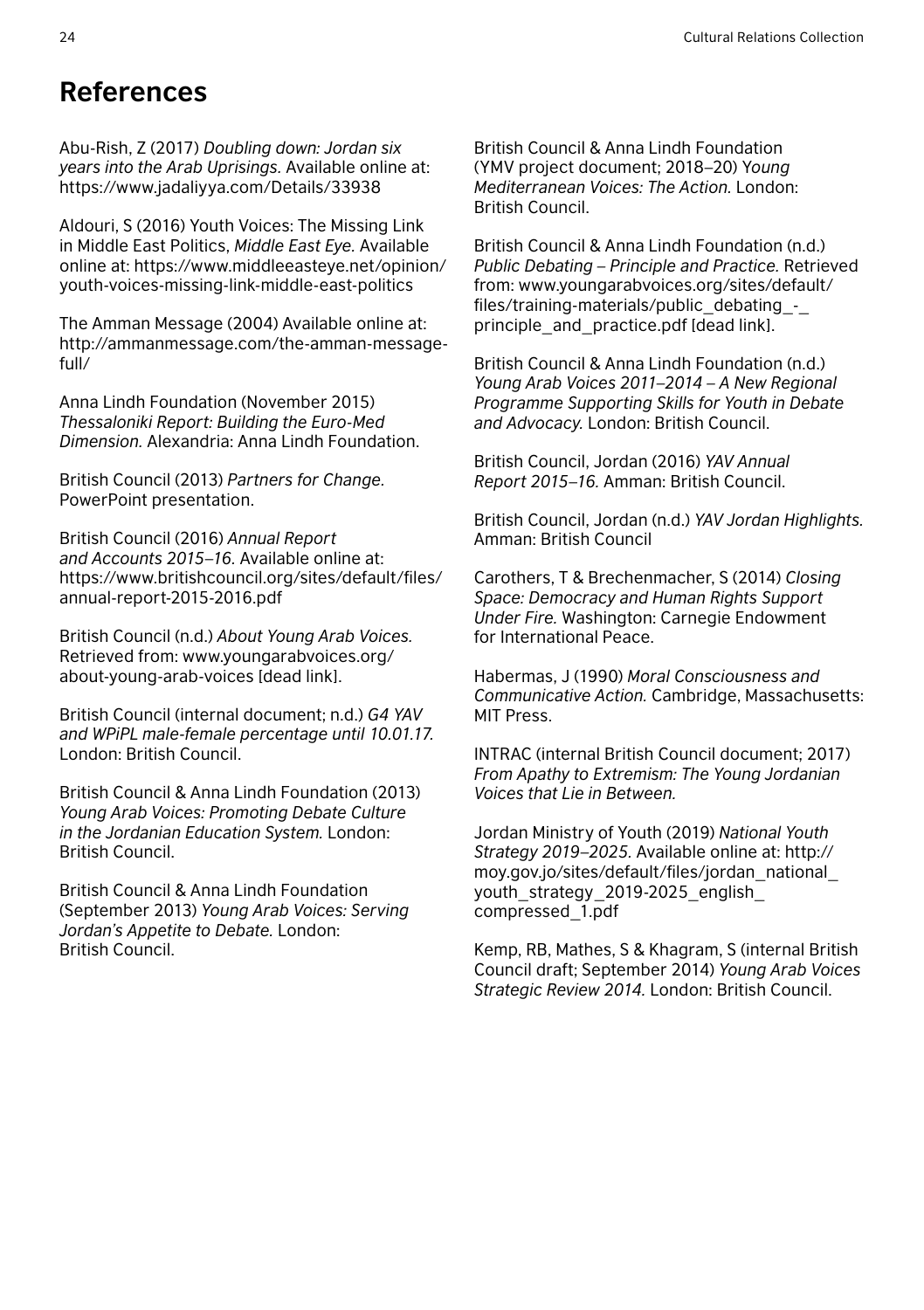Knox, D & Donaldson, A (May 2016) Young Arab Voices, British Council Policy Insight. London: British Council.

Lim, TS (2002) 'Language and Verbal Communication across Cultures', in Gudykunst, WB & Mody, B (eds) *Handbook of International and Inter-cultural Communication.* Thousand Oaks, California: Sage.

Nye, JS (Autumn 1990) Soft Power. *Foreign Policy* 80, pp. 153–171.

Rivera, T (2015) *Distinguishing Cultural Relations from Cultural Diplomacy: The British Council's Relationship with Her Majesty's Government.* Los Angeles: Figueroa Press.

Spencer, C & Aldouri, S (2016) *Young Arab Voices: Moving Youth Policy from Debate into Action.* London: Chatham House. Available online at: [https://www.chathamhouse.org/sites/default/](https://www.chathamhouse.org/sites/default/files/publications/research/2016-05-13-young-arab-voices-spencer-aldouri.pdf) [files/publications/research/2016-05-13-young](https://www.chathamhouse.org/sites/default/files/publications/research/2016-05-13-young-arab-voices-spencer-aldouri.pdf)[arab-voices-spencer-aldouri.pdf](https://www.chathamhouse.org/sites/default/files/publications/research/2016-05-13-young-arab-voices-spencer-aldouri.pdf)

Spencer-Oatey, H (2012) *What is culture? A Compilation of Quotations.* Warwick: GlobalPAD Core Concepts, University of Warwick. Available online at: [https://warwick.ac.uk/fac/soc/al/](https://warwick.ac.uk/fac/soc/al/globalpad/openhouse/interculturalskills/global_pad_-_what_is_culture.pdf) [globalpad/openhouse/interculturalskills/](https://warwick.ac.uk/fac/soc/al/globalpad/openhouse/interculturalskills/global_pad_-_what_is_culture.pdf) [global\\_pad\\_-\\_what\\_is\\_culture.pdf](https://warwick.ac.uk/fac/soc/al/globalpad/openhouse/interculturalskills/global_pad_-_what_is_culture.pdf)

United Nations (9 December 2015) *Security Council, Unanimously Adopting Resolution 2250 (2015), Urges Member States to Increase Representation of Youth in Decision-Making at All Levels.* Available online at: [www.un.org/press/](http://www.un.org/press/en/2015/sc12149.doc.htm) [en/2015/sc12149.doc.htm](http://www.un.org/press/en/2015/sc12149.doc.htm)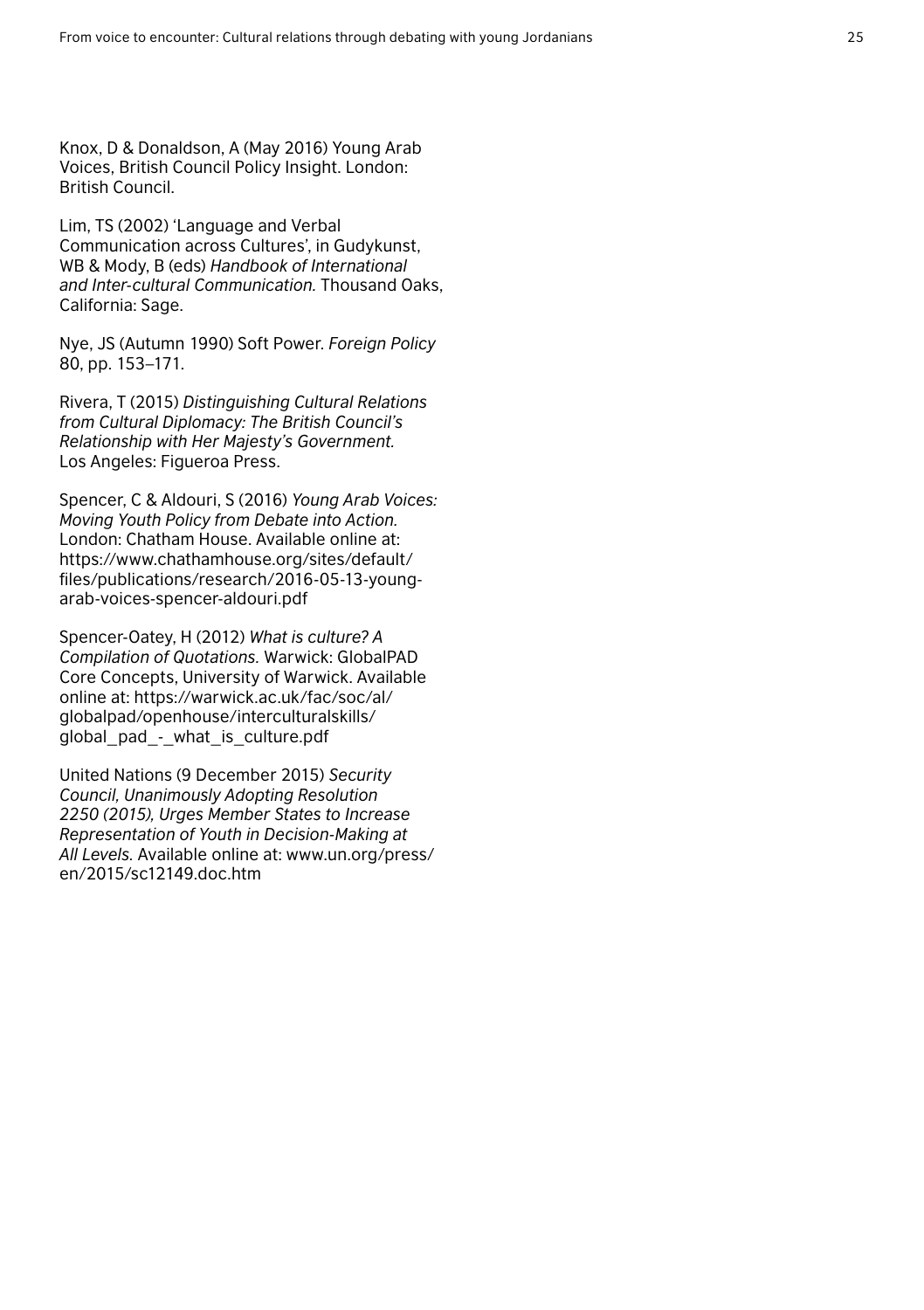Cultural Relations Collection